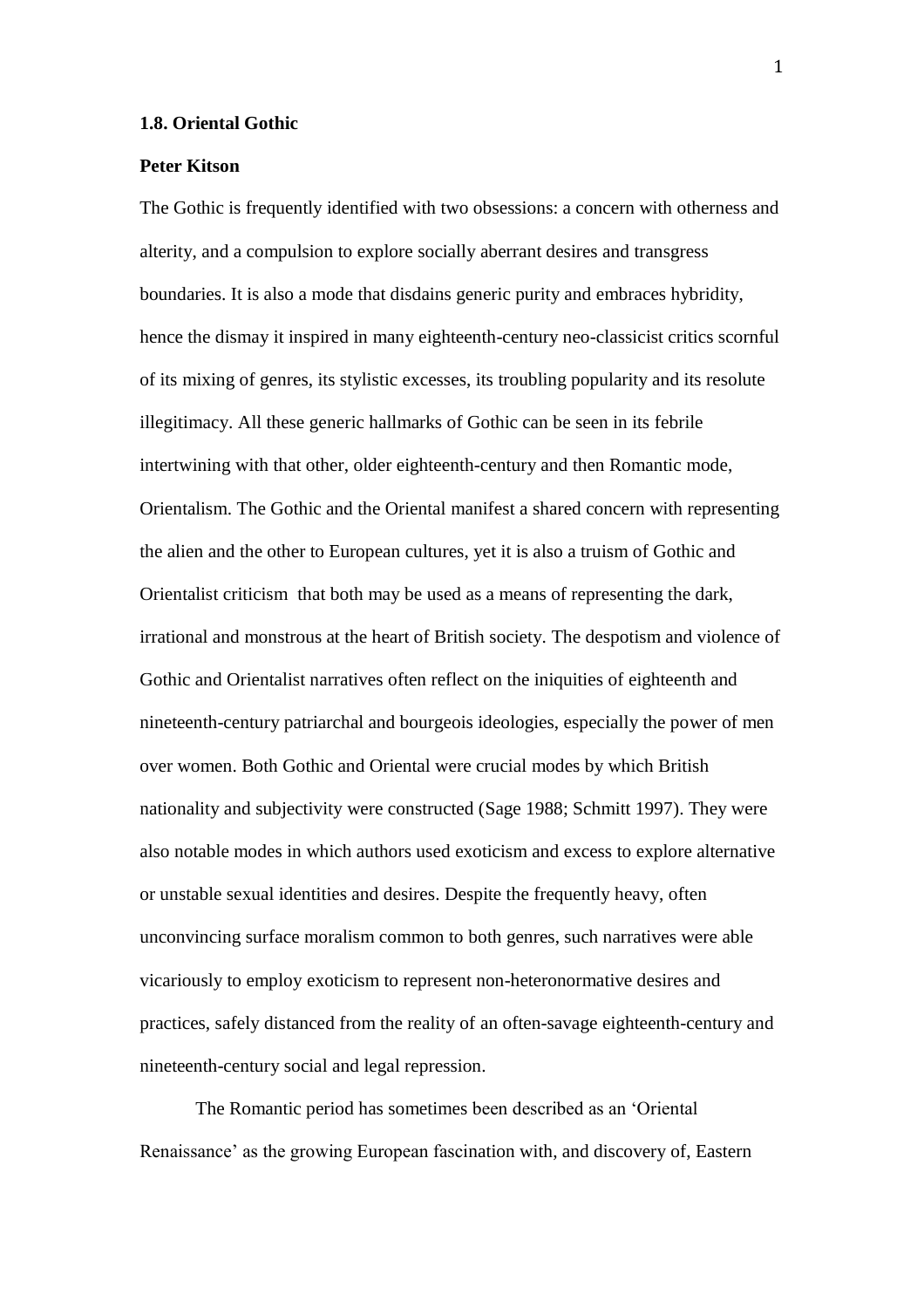languages, literatures and commodities such as tea, silks and porcelain fuelled the imaginations of writers and readers with Eastern or Oriental subjects. Both Gothic and Romanticism developed from Orientalism. In particular, the translation of the collection of popular Arabian and Persian tales – *Alf layla wa layla*, known in English as *The Thousand and One Nights* or *The Arabian Nights* by Antoine Galland – into French (1704) and by others into English (1712 onwards) firmly established the British cultural fascination with the East (Schwab 1984; Leask 1992; Sardar 1999; Macfie 2002; Ballaster 2005; Hoeveler and Cass 2006; Makdisi and Nussbaum 2008; Cavaliero 2010; Garcia 2012). These tales were profoundly influential upon European writers. They established the idea of an Eastern world in which magic and the supernatural were prevalent. It was a world of cruel and despotic rulers, beautiful persecuted princesses, genies and djinns and paradisiacal gardens, the abiding symbol of which was the seraglio or harem, with its sensual indulgencies and voluptuous delights (Kabbani 1986). The *Nights* employed a framing narrative in which Scheherazade spins every night an unfinished tale to entrance the misogynistic and bloodthirsty Sultan Scharhriar, thus deferring and preventing her execution for the thousand and one nights of the collection's title. This, combined with the complex narrative embedding of tales within tales, was highly influential on the narrative structure of the Gothic tale. Such tales were numerous as the century wore on, penned by such notable writers as Samuel Johnson, John Hawkesworth, Frances Sheridan and many more (Ballaster 2005). Srinivas Aravamudan has even claimed that the Oriental tale should be regarded as *the* major fictional mode of the eighteenth century, though displaced by an unwarranted critical privileging of the rise of bourgeois domestic and realistic fiction (Aravamuddan 2012). This fascination with the East was intensified with the increasing British involvement with India throughout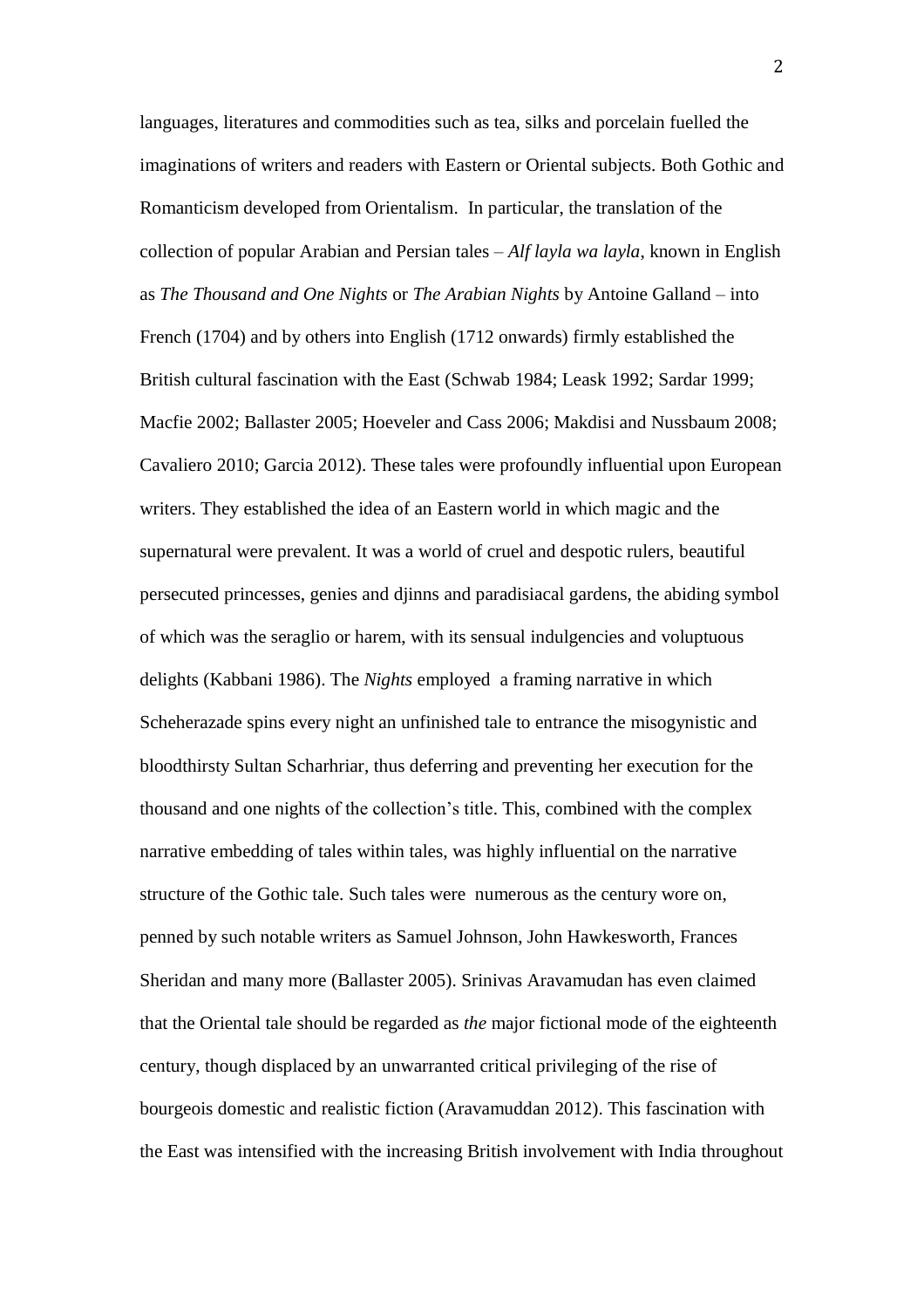the century. Sir William Jones, the chief justice of the Supreme Court at Bengal, was responsible, with his fellow Orientalists in the Royal Asiatic Society (founded 1787), for a series of translations of Persian (the official language of the Mogul Court) and Sanscrit texts. Jones, who also produced his own Orientalist verse, regarded the East as a new source of imaginative and creative renewal, and his writings and translations profoundly influenced Romantic writers such as Coleridge and P. B. Shelley.

Contemporary post-colonial criticism, however, has eschewed a reading of Romantic Orientalism as either the sympathetic engagement with other cultures or as mere escapist exoticism. Edward Said and those who follow him argued that Europeans constructed the East as a negative stereotype against which to define their own self-image as rational, modern, scientific, enlightened and progressive, as a means of justifying to themselves their increasing military and colonial domination of those territories, especially Islamic Egypt, the Levant, Arabia and the Ottoman Empire (Said 1978; Sardar 1999). It is no accident, of course, that Oriental Gothic came of age just as Britain acquired more and more territory in India, and was increasingly involved in the global power politics of the East as the Ottoman Empire entered its long period of slow decline. Orientalism as a scholarly discipline – that is, the study of the languages, beliefs and cultures of Eastern peoples – was coterminous with this process, and informed the cultural products of the age in the form of substantial annotations derived from allegedly authoritative sources of travellers, historians and linguists.

From its inception Gothic was heavily imbricated in the Oriental. David Porter has argued that the Gothic style was virtually interchangeable in architecture, interior design and landscape gardening with that craze for all things Chinese, known as Chinoiserie or the 'Chinese Taste' (Porter 2011). Chinoiserie, with its irregularities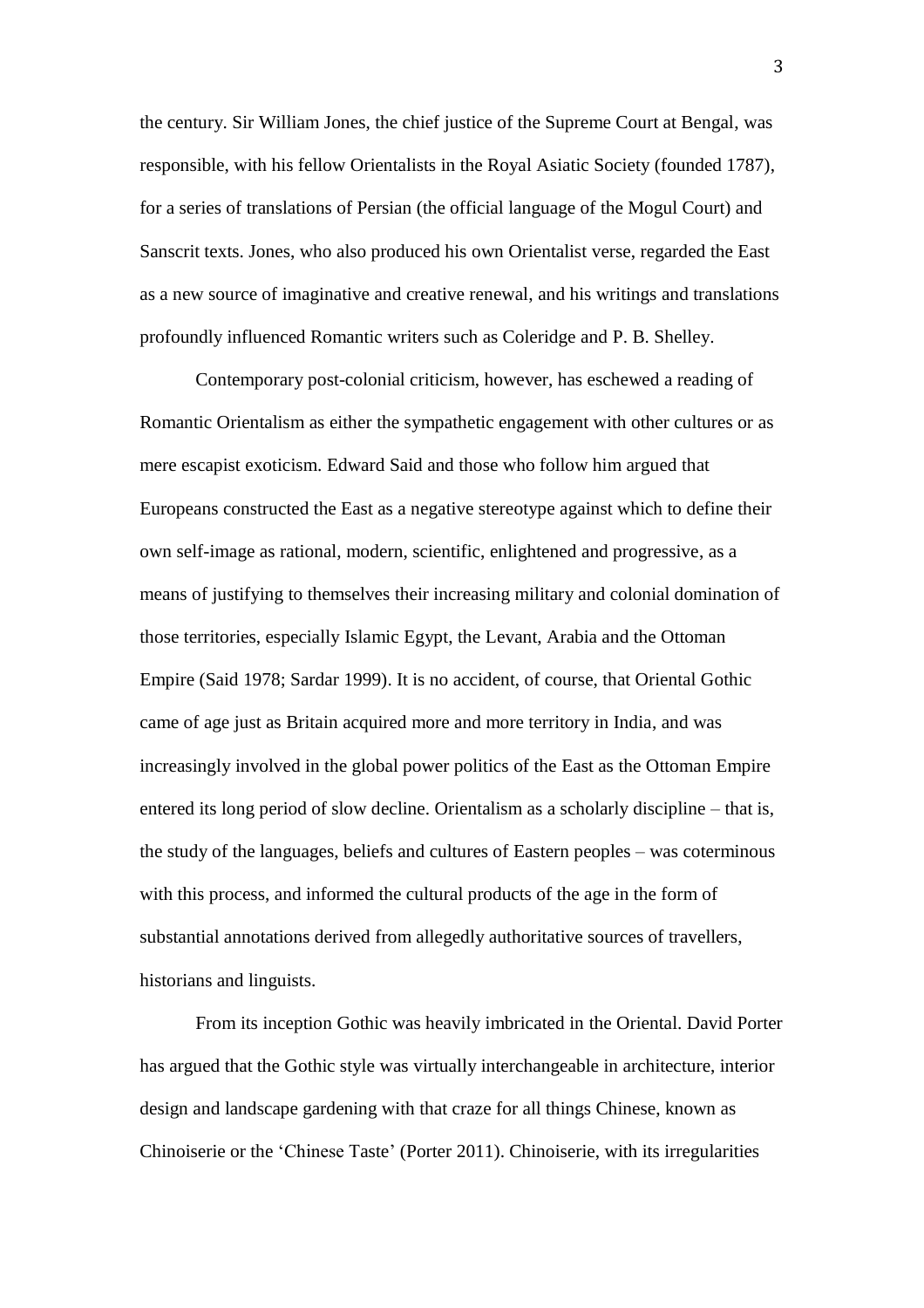and studied wildness, was increasingly defined in opposition to the balance, order and harmony of neo-classicism and the Palladian style in architecture; it was also frequently identified and, as often, confused with the mid- to-late eighteenth-century revival of interest in the medieval that we now know as 'Gothic'. The irregularity and exoticism of Chinoiserie easily harmonised with the taste for the irrational and supernatural that became a hallmark of the Gothic aesthetic. As a contributor to *The World* in 1776 commented, 'how much of late we are improved by architecture; not merely by the adoption of what we call Chinese, nor by the restoration of what we call Gothic; but by a happy mixture of both. From Hyde Park to Shoreditch scarce a chandler's shop or an oyster-stall but has embellishments of this kind … almost everywhere, all is Chinese or Gothic' (qtd. in Porter 2011: 125). Not only were Gothic and Chinoiserie defined by their sense of irrationality and whimsy, they were both illegitimate hybrid or mixed modes capable of being combined in monstrous and unusual forms and part of a dangerous and infectious cultural obsession with the exotic and unusual. Most of all, Chinoiserie was concerned with interior decoration, wallpaper, lacquerwork, furniture, silks and hangings, porcelain and tea services. This orientalist Gothic Chinoiserie would notably resurface in 1821 when Thomas De Quincey notoriously recounted his terrifying opium nightmares pursued by a cancerous crocodile amid Egyptian, Indian and generally Asiatic horrors in his *Confessions of an English Opium-Eater*:

I was stared at, hooted at, grinned at chattered at, by monkeys, by paroquets, by cockatoos. I ran into pagodas: and was fixed, for centuries at the summit, or in secret rooms; I was the idol; I was the priest; I was worshipped; I was sacrificed. I fled from the wrath of Brahma through all the forests of Asia: Vishnu hated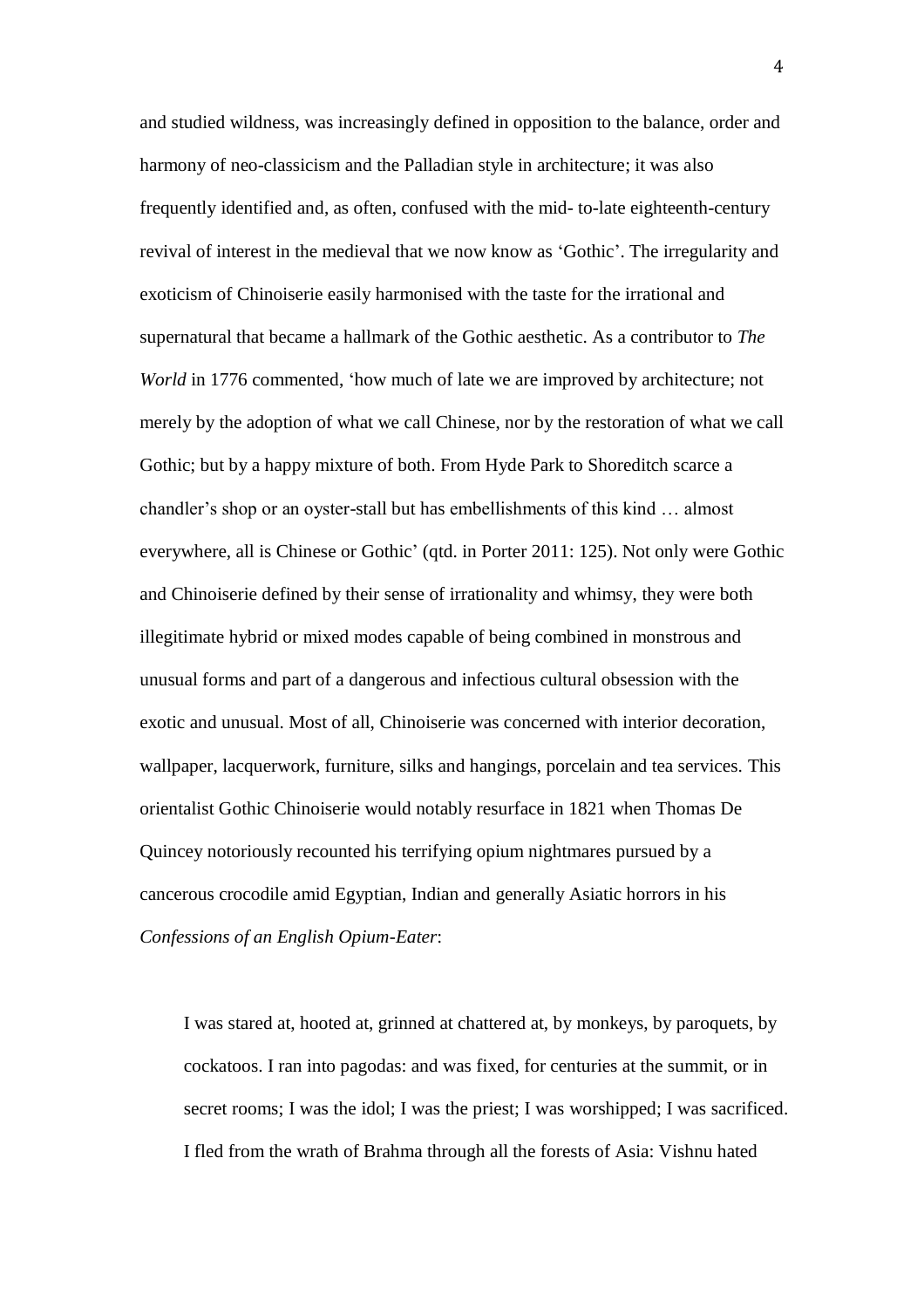me: Seeva laid in wait for me. I came suddenly upon Isis and Osiris. I had done a deed, they said, which the ibis and the crocodile trembled at …. I was kissed with cancerous kisses, by crocodiles; and laid and confounded with all unutterable slimy things, amongst reeds and Nilotic mud. (De Quincey 2003 : 81-2)

For De Quincey, the East was not a real geographical locale so much as a place of contagion, infection and guilty and illicit desires, an imaginary space for the projection of his own curious guilt-ridden psychopathology (Barrell 1961; 1991; Leask 1992: 170-228). As the century wore on it seemed that the exotic and foreign were invading the very bourgeois domestic sphere itself and corrupting the British nation from within, a move that, in a later Gothic fiction such as Bram Stoker's *Dracula* (1897), would become the familiar Gothic trope of 'reverse colonization' (Arata 1990).

The term 'Gothic' contains an amorphous and contradictory body of writing, but, as many critics, from Victor Sage onwards have argued, it is in essence a British, Protestant and middle-class genre the rise of which coincided with the forging of British identity in the early nineteenth century against the nation's developing colonial and imperial interests (Sage 1988; Colley 1992). The father of the Gothic novel, Horace Walpole, in his earlier years, was clearly obsessed with the East, a sinophile who wrote Chinese fictions and even considered designing his famous Gothic mansion, Strawberry Hill, in the Chinese style (Mowl 1966: 118, 121). Yet Walpole turned decisively against the style, in preference for a nativist, organic, North-European model of medieval Gothic for his literary and architectural creations. In *The Castle of Otranto* (1764) European medieval Gothic was defined against the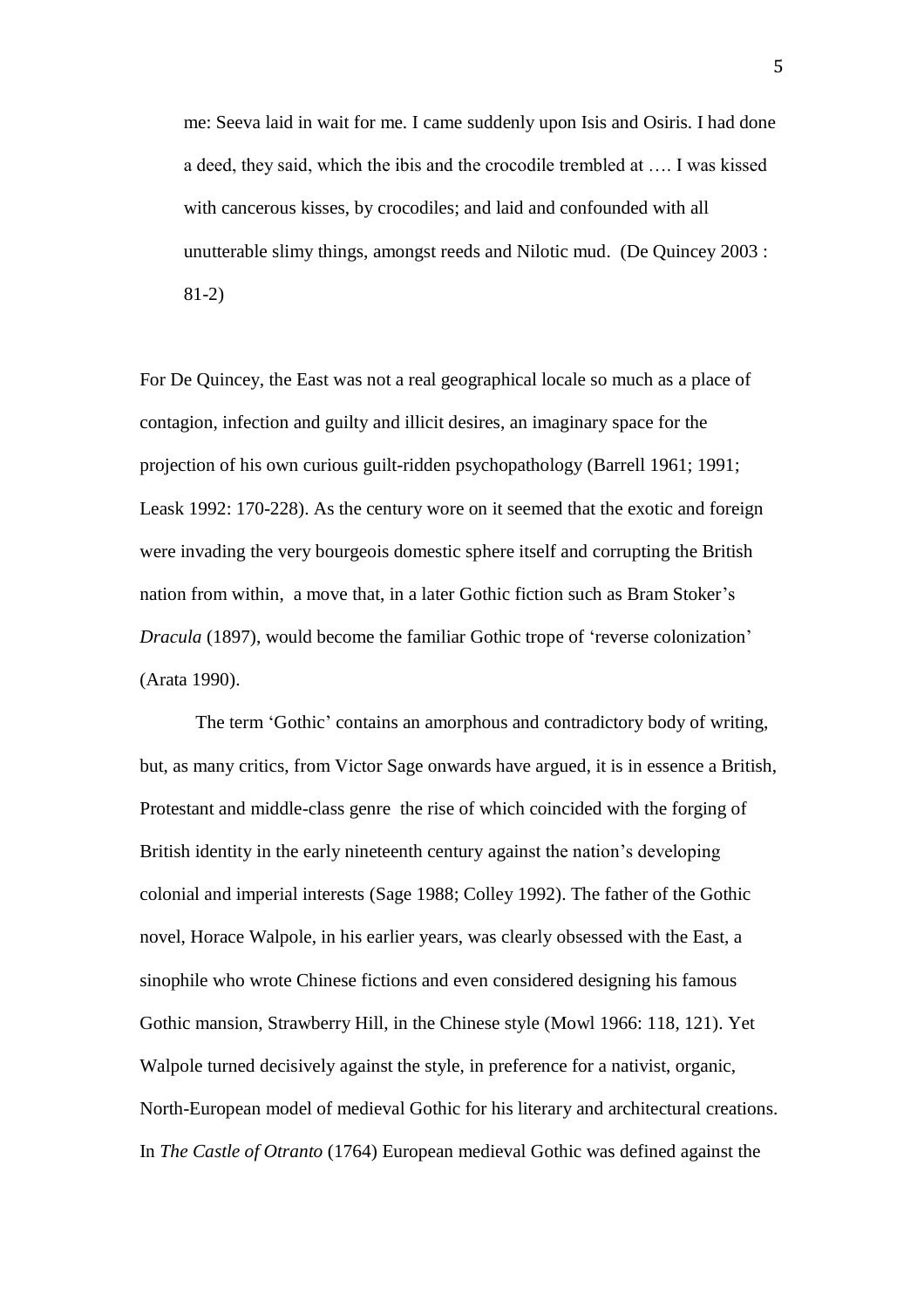backdrop of the crusades to the Holy Land. It was there that Alfonso the Good was poisoned by his evil chamberlain Ricardo, who usurped his estate of Otranto, passing it to his grandson, Manfred. The plot of the novel is facilitated by the appearance of a ghostly monk, who reminds the crusader knight Frederic of his pledge to revenge Alfonso. Throughout the tale, the gigantic spectre of the crusader prince, Alfonso, is viewed in parts, slowly reassembling himself to fulfil the Gothic curse at the story's end. From the start, then, the alterity and otherness of the East were centrally present in the dominant European medievalism of Gothic.

William Beckford's *Vathek* (1786; 1816) occupies a special, if transitional and uncertain place between eighteenth-century Orientalism, Romanticism and the Gothic (Sharafuddan 1996: xxi-xxxiv; Landry 2009; Watt 2009, Leask: 1998). *Vathek* struck a new note in the development of literary Orientalism, one that chimed with many characteristic Gothic concerns. The scion of a major West-Indian dynasty, Beckford inherited enormous wealth and privilege. Probably as a reaction to his father's pragmatic commercial and political career, he cultivated an early interest in the Oriental as a form of imaginative rebellion or escape. Scandal also surrounded the adult Beckford when it was rumoured that he had been discovered in a compromising position with the thirteen year-old, William Courtney, at Powderham Castle, a boy Beckford had been enamoured of for two years. As Jeffrey Cass argues, Beckford uses the novel's 'hyper-Orientalism to disguise, displace, and diffuse his scandalous life' (Cass 2006: 109). The novel was written by Beckford in French then published in an English translation, without his consent, by his editor, Samuel Henley, who added to the text a substantial body of scholarly notes derived from key authorities. Rather than presenting it as Beckford's own creation, Henley exploited the Gothic trope of the discovered manuscript, printing the fiction as an original Oriental tale collected in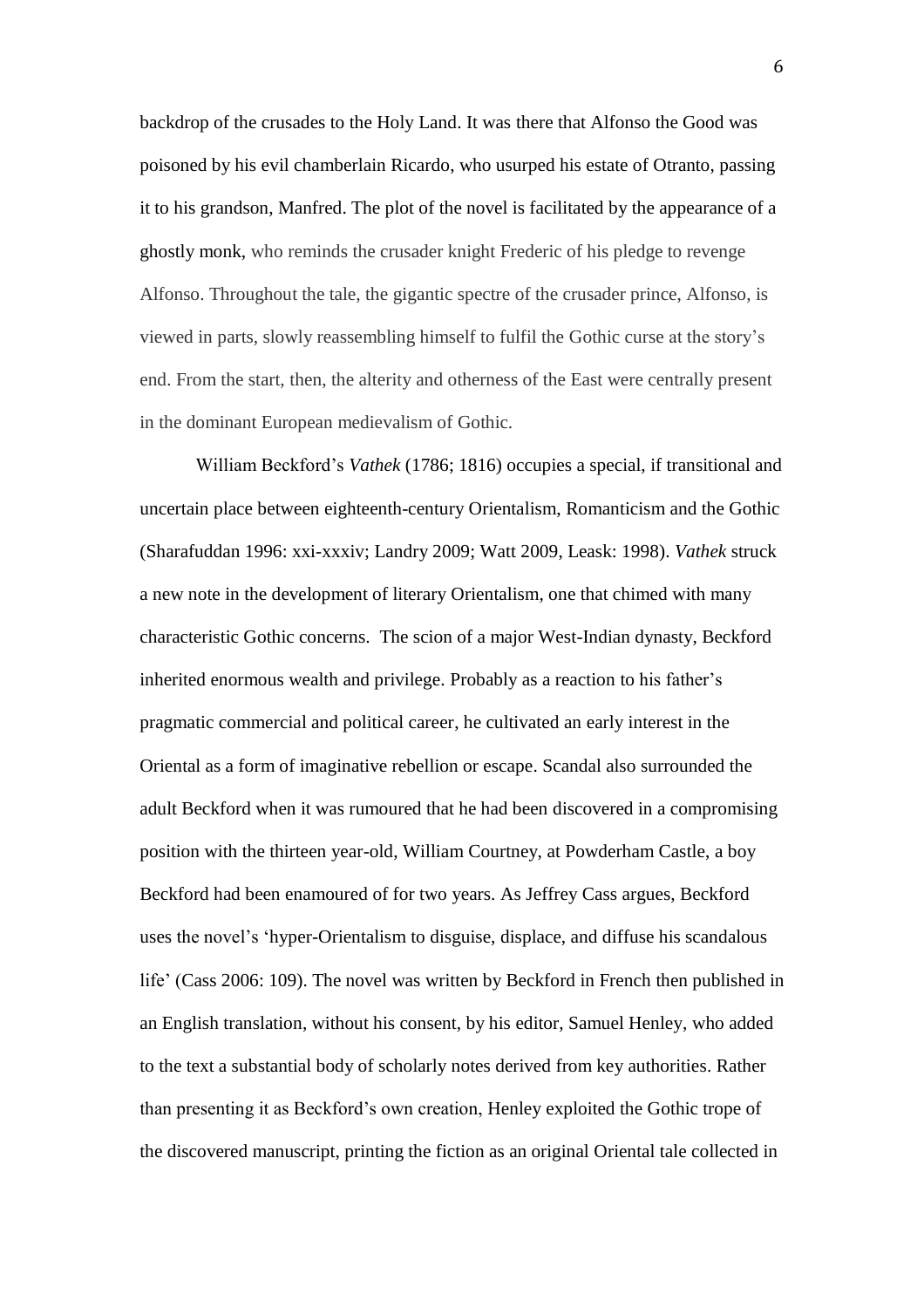the East by a man of letters.. Praised by Byron for its originality and 'costume', *Vathek* is a strange and bizarre text . It provided subsequent writers with a repertory of Oriental commodities, geographies and narratives. The story concerns the despotic, proud, sensuousness, cruel, greedy but also oddly child-like Caliph Vathek, grandson of the great Haroun Al-Raschid of *Arabian Nights* fame, who abandons Allah and his prophet Mohammed after being tempted by an Indian infidel, or 'Giaour', an agent of Eblis, the Islamic version of Satan. Vathek is another Faustian over-reacher, 'of all men … the most curious' who, in a move that recalls Beckford's own architectural hobbies, rebelliously builds a tower to investigate the secrets of the universe (Beckford 2013: 4). The tale is set in a recognisably *Arabian Nights*-milieu of tenthcentury Arabia. It incorporates magic, genii (djinns), ghouls, talking fishes and child sacrifice, as well as the standard elements of eighteenth-century Orientalism: eunuchs, the harem and the paradisiacal garden. Vathek is tempted by the arrival of a hideous stranger, the Giaour, to journey to the Halls of Eblis at the ruined city of Istakar, there to possess the treasures of the pre-Adamite sultans and obtain complete knowledge. Vathek's domineering mother, Carathis, one of the demonic females so beloved by later Gothic writers, is an evil sorceress who is often so bored that she resorts to poisoning her subjects so she can try her cures on them. Carathis enthusiastically urges her son to seek the treasure, prompting him to perpetrate abominations so as to curry favour with the Giaour and his master, Eblis. She also employs her extraordinary malevolent camel, Alboufakir, one of Beckford's most impressive creations, to facilitate this project, sniffing out ghouls from local cemeteries to ascertain crucial information for the project. Carathis has 'mysterious recesses in which were deposited the mummies that had been wrested from the catacombs of the ancient pharaohs'. With the help of her 'fifty female negroes mute and blind of the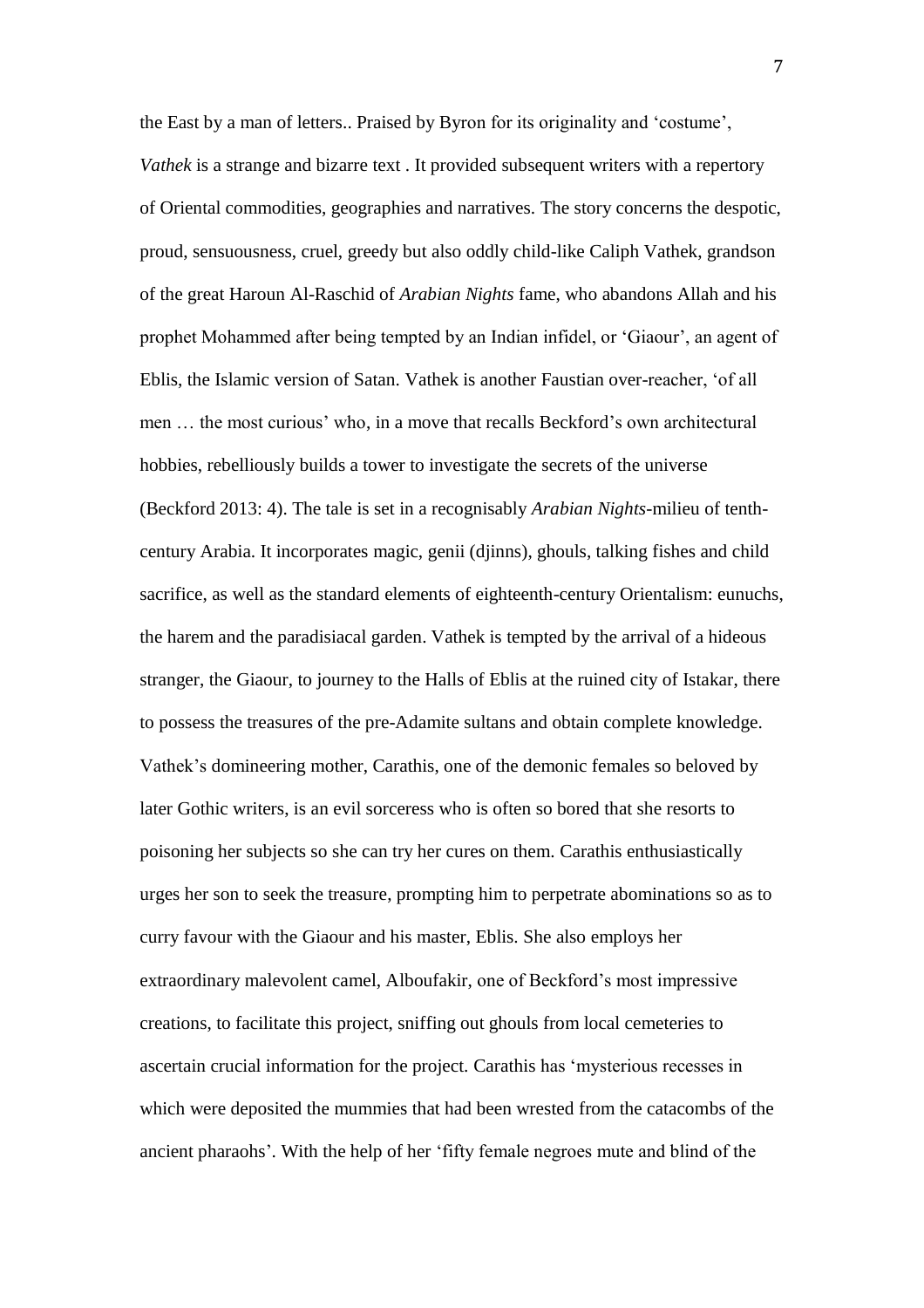right eye' she uses them to conduct demonic rituals to establish 'intercourse with the infernal powers' to who she is passionately attached and to whose tastes 'she was no stranger' (Beckford 2013: 26).

*Vathek*'s Orientalism is conspicuously displayed in its stereotypically luxurious Islamic Arabo-Persian setting, which offers a version of the East as demonic, irrational, sensual, cruel, infantile and despotic (Al-Alwan 2008). Normative British gender roles are reversed with Vathek's hyper-masculinised mother set off against the weak and capricious males of the tale, exemplified by the comically mean-spirited chief eunuch Bababalouk and the feminised child, Gulchenrouz. Here the East is presented as an homogenised timeless fantasy world antithetical to the modern British, scientific, rational, progressive and Protestant self against which it is defined, tractable to future conquest and colonisation. Yet Gothic is also transgressive and subversive, and while it may frequently pay lip-service to a conventional moral framing, the mode is frequently used to explore alternative drives that are much closer to home: hence its notorious concern with desire, especially in its nonheteronormative manifestations such as homosexuality, sadism and incest. The fact of Beckford's scandalously complex and indeterminate sexual identity – bisexual, homosexual or pederast – as well as his well-known status as exile or pariah in Romantic period Britain has led numerous critics to speculate that the tale functions as an exploration or representation of his sexual identity and history. For George Haggerty, for instance, the novel is 'a testimony to the horror with which [Beckford] contemplated his own internal paradox of innocent love and damning desire or reacted to the social repulsion that greeted publication of his sexual self' (Haggerty 1986: 348). Yet the novel, with its yet notionally heterosexual hero, is not obviously a displacement of Beckford's own life and also contains a conventional romance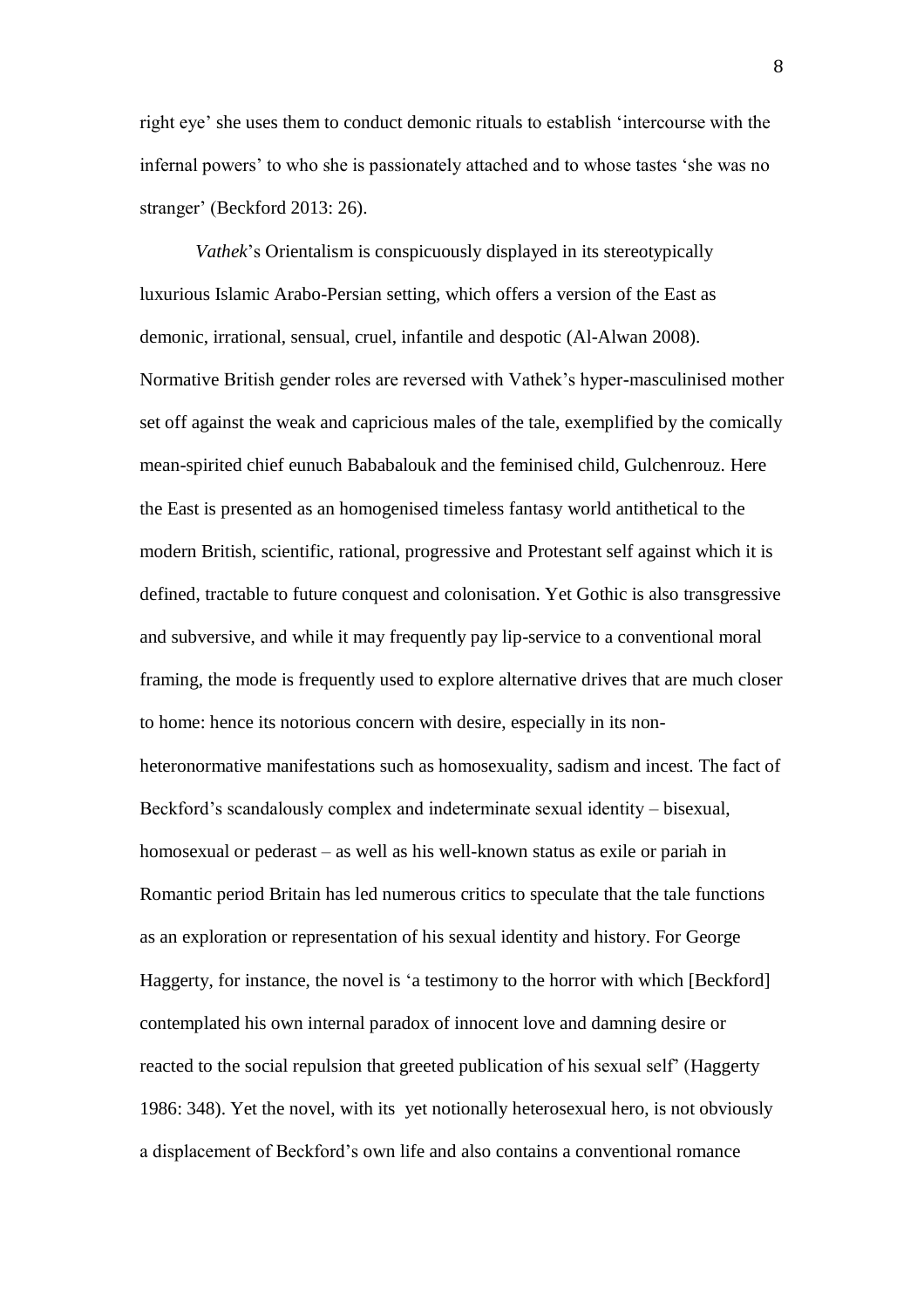between the Caliph and the beautiful Nouronihar with her erotically described lightbrown hair and ivory limbs.

Andrew Elfenbein has claimed that Vathek 'tossed taste, judgment, and heterosexuality to the winds in favour of rampant consumerism, boy love, and necrophilia' (Elfenbein 1999: 39). In particular, two episodes from the novel hint at a coded play on Beckford's homosexuality and the 'unspeakeable' crimes enshrined in Gothic fiction. The first involves the Giaour, a repulsive character whose monstrosity, like that of all gothic monsters, troubles the boundaries of class, race, gender and sexuality. He is described as a 'man, or rather monster' with an enormous paunch, 'huge eyes, which glowed like firebrands' and 'long amber-coloured teeth, bestreaked with green' (Beckford 2013: 7). After his first encounter with the Giaour and his enigmatic sabres and other gifts, Vathek is seized with an insatiable, feverish thirst, symbolic of his excessive sensual desires. On his return the Giaour cures him of this thirst. His health restored, the Caliph 'leaped upon the neck of the frightful Indian, and kissed his horrid mouth and hollow cheeks, as though they had been the coral lips and the lilies and roses of his most beautiful wives (Beckford 2013: 13). The implication here is that this act is unnatural and monstrous in terms of race, gender and aesthetics alike, both frequent eighteenth-century locutions for otherwise 'unspeakable' homosexual activities. The Indian's subsequent temptation of power and riches, if he will abjure Allah and the prophet Mohammed, requires that Vathek slake his unnatural and prodigious thirst with the blood of fifty of the most beautiful boys of Samarah. To expedite this promise Vathek tricks the 'lovely innocents' to journey to the 'dreadful chasm' inhabited by the Giaour under the pretence that they will compete in an archery contest. Standing on the edge of the chasm, Vathek offers precious jewelled items from his dress to each who comes forward, stripping himself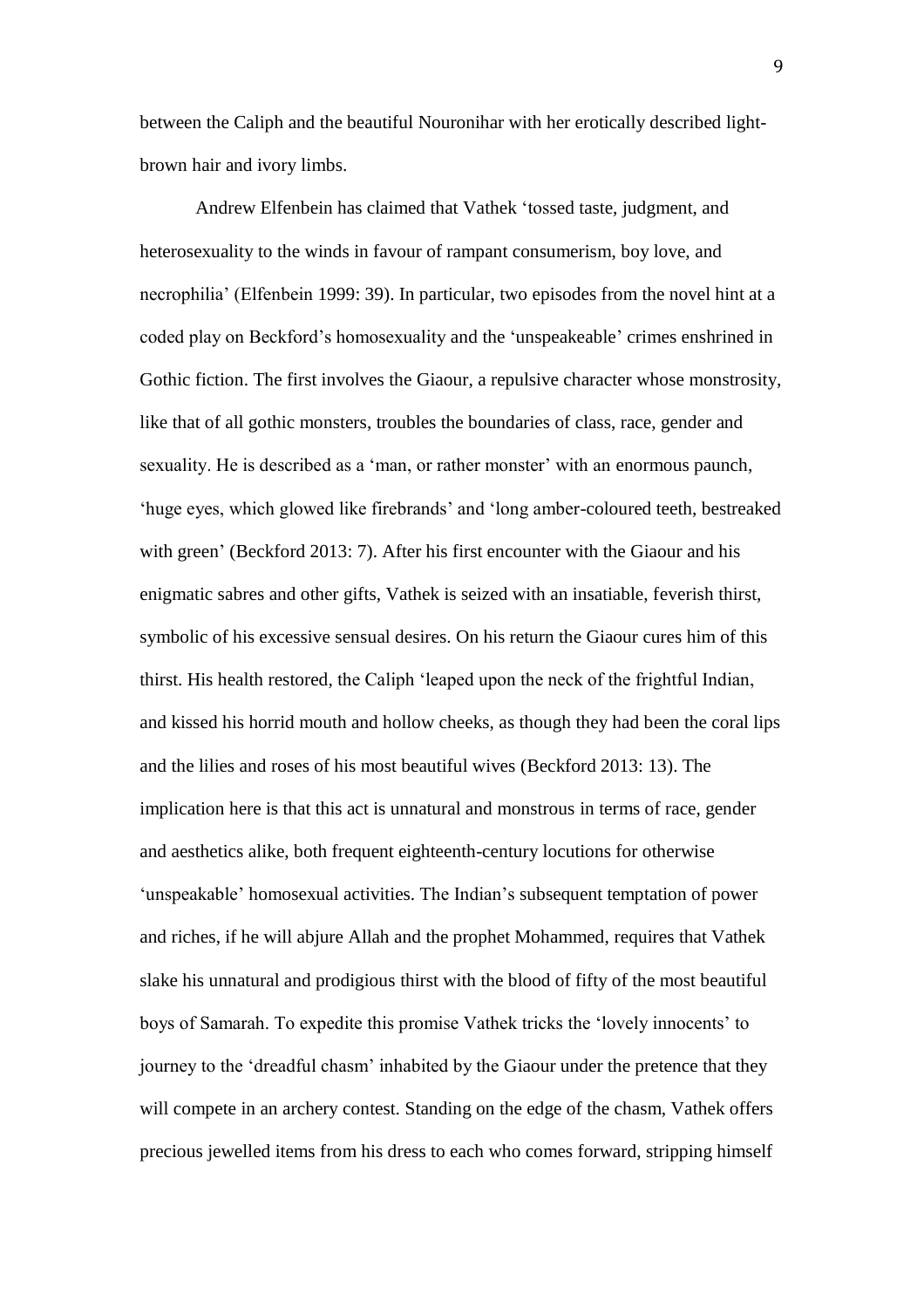to his very slippers, while he surreptitiously pushes each of the children into the chasm for the Giaour to enjoy and consume as an unnaturally cannibalistic or vampiric act, or, perhaps, a coded reference to pederasty (Beckford 2103: 22-23). For Fincher, 'the landscape of the "yawning" gulf and the boys being pushed into it is a metaphor for the act of sexual penetration between men' and Elfenbein regards the encounter as 'an especially bizarre version of the casual homoeroticism endemic to market relations … in which men must attract other men to buy them' (Fincher 2007: 73 Elfenbein 1997: 53, 68-73).

*Vathek* plays with conventional eighteenth-century British norms of gender, sowing confusion and ambiguity as it does so. As well as the hyper-masculine amazon Carathis, 'whose presence of mind never forsook her' and who abhors indolence (Beckford 2013:, 29, 32), the males of the novel are, as Said argued about males in Oriental fictions more generally, feminised and represented as sensual, sybaritic, passive, childish or even lazy, but also given to extremes of violent emotion, rage, passion and jealousy. The Caliph himself is six foot, inspiring terror with his dreadful arabesque penetrating gaze, and enamoured of the beautiful but scheming Nourinhar. But he is also passionate and easily dominated by both Carathis and the Giaour. In particular, his mother's power over him renders his masculinity problematic. As Elfenbein points out, Vathek, like Beckford himself, resembles the more contemporary stereotypical gay male collector, connoisseur and shopper for beautiful and valuable things (Elfenbein 1997: 43-50). He is a capricious sybarite with ungoverned appetites who easily swoons, infatuated with the Giaour's promises. The novel also includes other stereotypically feminised Oriental males, such as the comical, foolish, spiteful and effeminate chief eunuch Bababalouk, who is easily tricked by the wives of the harem, as well as a further series of riffs on non-normative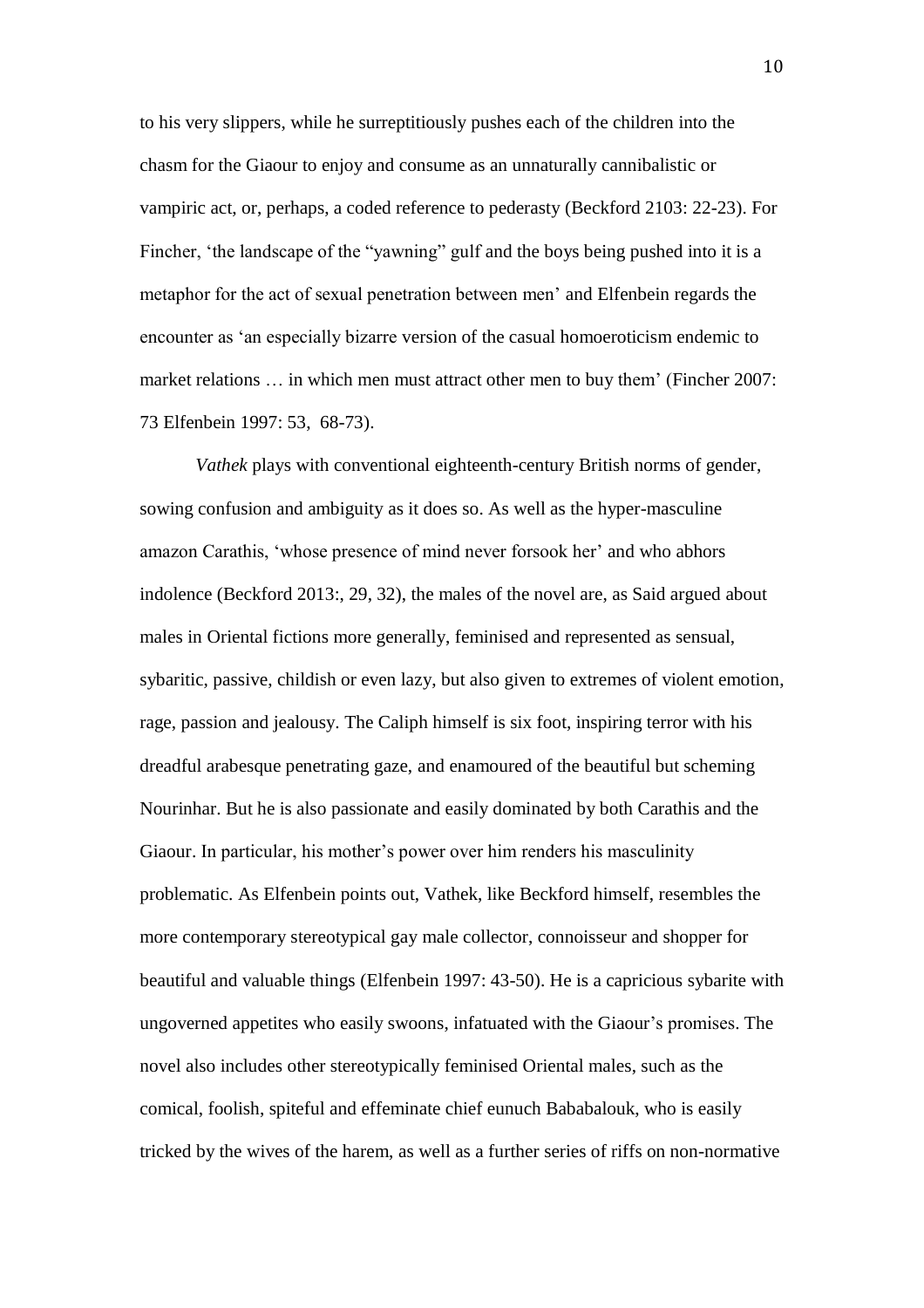masculinity, including dwarves (whom Beckford employed as house servants). Vathek archly informs Nouronihar that Bababalouk 'is fond of children; and never goes without sweetmeats and comfits', the implication here being that he is a predatory paedophile and abuser (Beckford 2013: 58). Most notably, the boy Gulchenrouz, promised to his cousin Nouronihar, invokes a cross-fertilisation of Orientalist tropes within Beckford's own psychobiography and his problematic relationship with William Courtenay. Gulchenrouz is thirteen years old and 'the most delicate and lovely creature in the world'. He spends his time in the harem enchanting the wives of the emir. He is 'more feminine' and 'more womanish' than his cousin. Carathis, another child predator, seeks the boy as a gift for the Giaour, as there is nothing 'as delicious, in his estimation, as the heart of a delicate boy palpitating with the first tumults of love'. Gulchenrouz, like the fifty boys destined to be sacrificed to the Giaour, is saved by a 'good old genius, whose fondness for the company of children, had made it his sole occupation to protect them'. In the Genius's strange inviolable asylum in the sky, 'remote from the inquietudes of the world; the impertinence of harems, the brutality of eunuchs, and the inconstancy of women', Gulchnrouz and the other boys have 'conferred upon them the boon of perpetual childhood'. While Vathek ends the novel 'a prey to grief without end', his heart encompassed by an agonising, eternally burning fire, Gulchenrouz is described as 'pass[ing] whole ages in undisturbed tranquillity, and in the pure happiness of childhood' (Beckford 2013: 58, 75, 76-7, 94). Critics have puzzled over whether this apparent paean to child-like innocence is as truly innocent as it appears, and question how the fictions plays with notions of effeminacy and asexuality. For Potkay, 'the moral of *Vathek* is finally neither Faustian lesson nor simple misogynist topos. It involves the more surprising notion that growing up at all-acquiring any kind of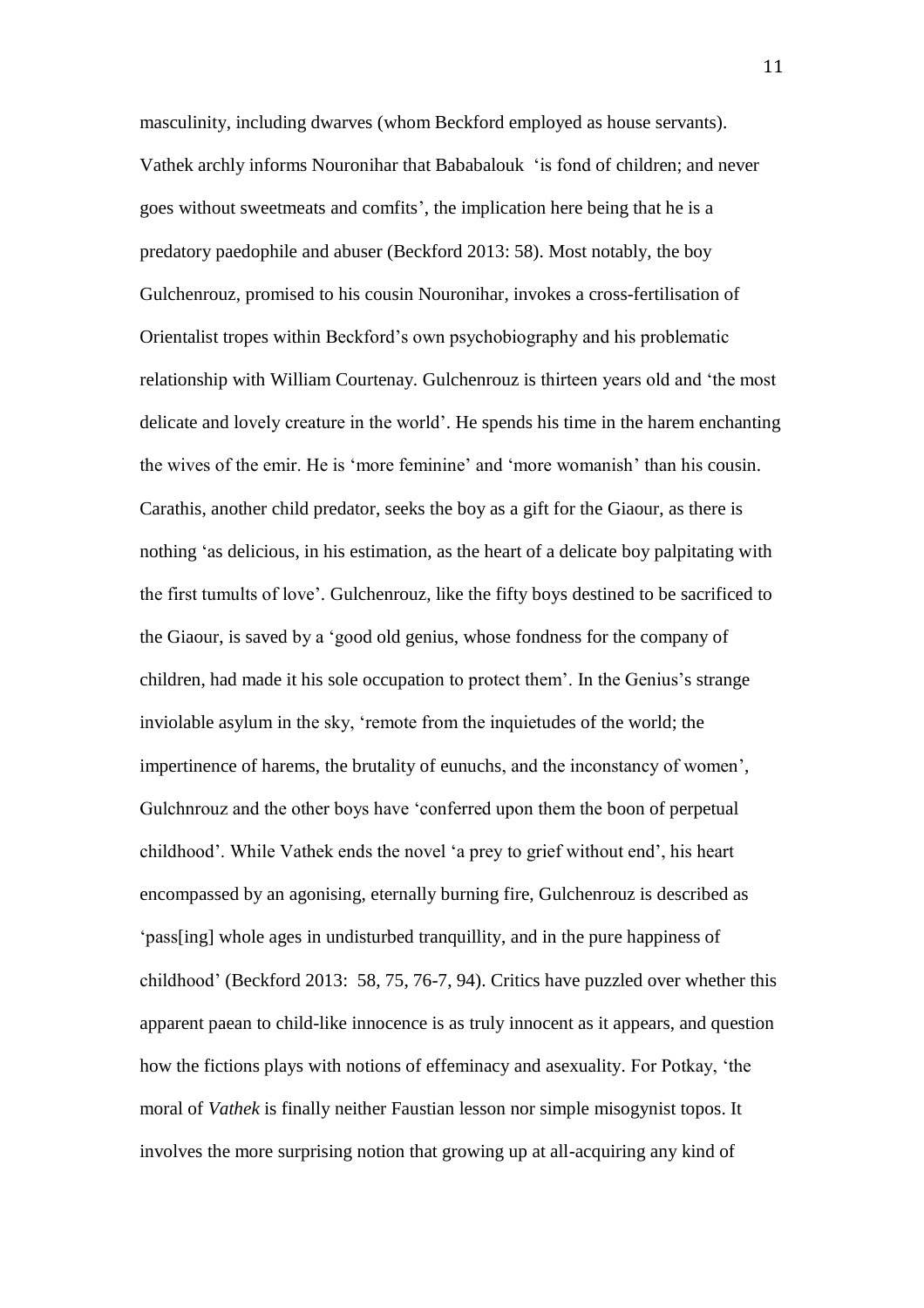knowledge –is inherently damning' (Potkay 1993: 74). Alan Liu has also questioned whether 'childish ignorance is really bliss or itself a species of damnation' (Liu 1984: 196). One might also question whether the apparently 'good old genius' is himself not another version of that predatory pederast, Bababalouk, with his tempting sweets, in this troubling fiction of Orientalist excess and transgressive desire made all the more disconcerting by the cool sardonic style and coldly humorous mixture of comic absurdity and tragic denouement.

*Vathek* did not exhaust the allure of the east for the Romantics; rather it marked the beginnings of a substantial engagement. In 1796 Walter Savage Landor published an oriental narrative, *Gebir*, in which his Iberian hero sails Eastwards to Egypt to battle a tyrannical court empowered by witchcraft and magic. In 1801, influenced by both Beckford's and Landor's fables, Robert Southey published his oriental narrative about Arabia and Islam, *Thalaba the Destroyer*, a work which paid tribute to the very serious Romantic fascination with Islam (Sharafuddin 1994: 1-33; Garcia 2012: 201, 15-88; Boulton 2007: 000-000). Like *Vathek*, the literary element of the work was accompanied by substantial and extremely erudite annotations of scholarly work on the East (Simpson 2013: 109-43). The orphaned Thalaba is fated to destroy a nest of evil sorcerers who inhabit an underwater cave, the Domdaniel (reminiscent of Beckford's Hall of Eblis), which he does in an act of heroic selfsacrifice at the close of the poem. The narrative is replete with Orientalist flourishes, drawing heavily upon the mythology of the *Nights*, its parodic continuations and accounts of Islam, a religion that, to the consternation of its early reviewers, is taken seriously within the poem though not its notes. Thalaba, though a devout Muslim, can be viewed as a displaced iconoclastic Protestant hero, destroying the idolatrous demons of establishment corruption, a displacement Eastwards of Southey's and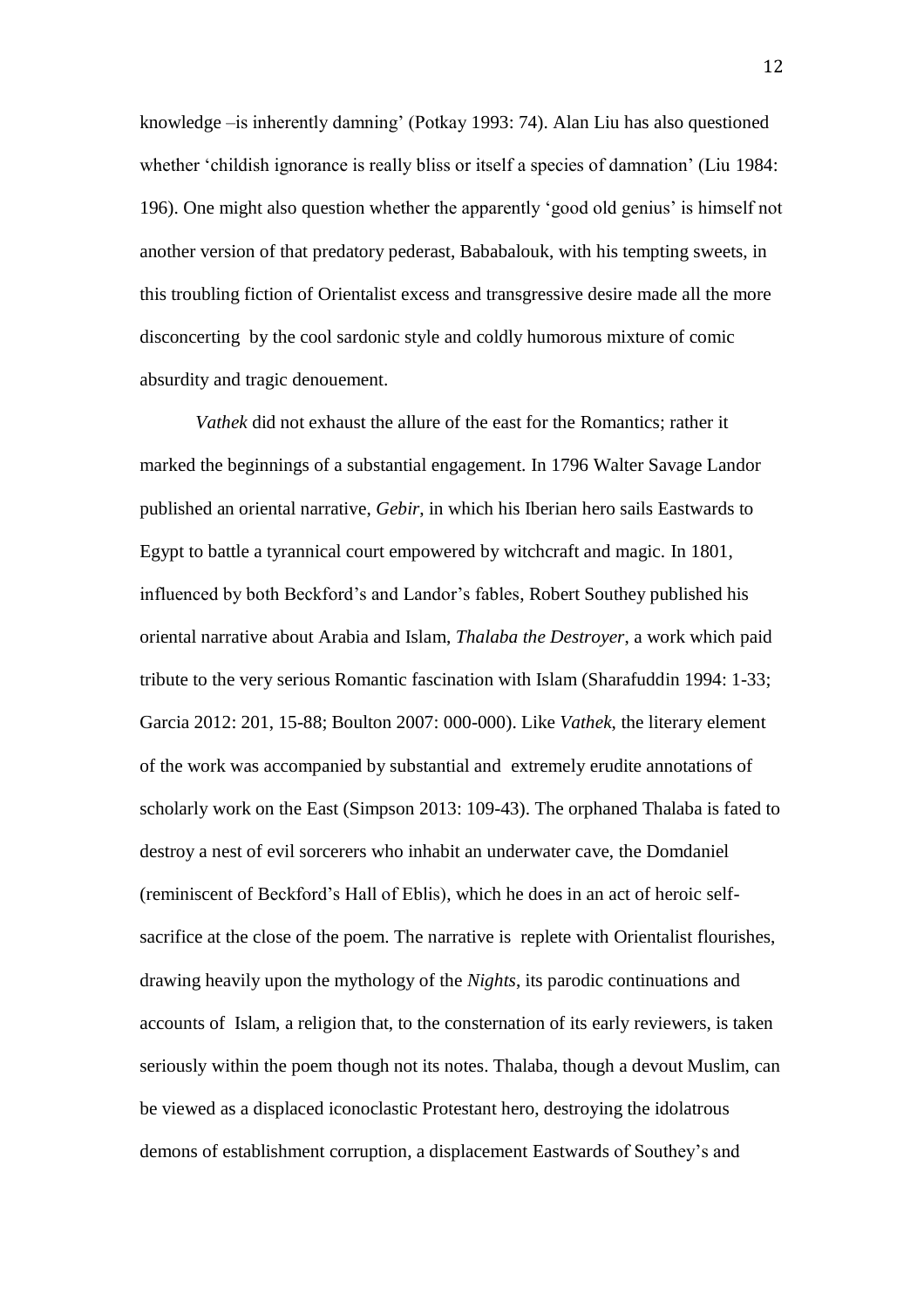Coleridge's 1790s radical dissenting Unitarianism. Thalaba's moral authority derives from his service in an austere morality, here derived from Islam. The supernatural is intimately interwoven with the action of the poem. The chief sorcerer of Southey's poem is the demonic female, Khawla, a Gothic creation to match Lewis's Bleeding Nun from *The Monk* (1796) and Coleridge's vampiric Geraldine in 'Christabel' (1816). Southey's Khawla stands in for an evil, feminised, corrupt and despotic Orient, itself a displacement of the corruption of British domestic politics. As well as the sorcerers, the poem contains magical cities, false paradisiacal gardens, fabulous mythological creatures, a journey to the underworld and all sorts of Gothic paraphernalia, including severed heads and hands. Coleridge's famous romantic orientalist dream poem, 'Kubla Khan', composed in 1798-99 and published alongside 'Christabel' in 1816, was intimately connected to Southey's *Thalaba* and the two poets' brief but shared interest in Islam (Southey 2004: xiii-xx; Garcia 2012: 157-88). The Gothic nightmare images of the 'deep Romantic chasm' and the 'woman wailing for her demon lover' in the poem are intimately related to Southey's new Oriental Gothic style.

Book VIII of *Thalaba* is especially notable for one of the first literary representations of the vampire in English literature. Oneiza, the doomed love of Thalaba, returns from the grave to torment him and her father:

The Cryer from the Minaret

Proclaimed the midnight hour;

'Now, now! Cried Thalaba,

And o'er the chamber of the tomb

There spread a lurid gleam

Like the reflection of a sulphur fire,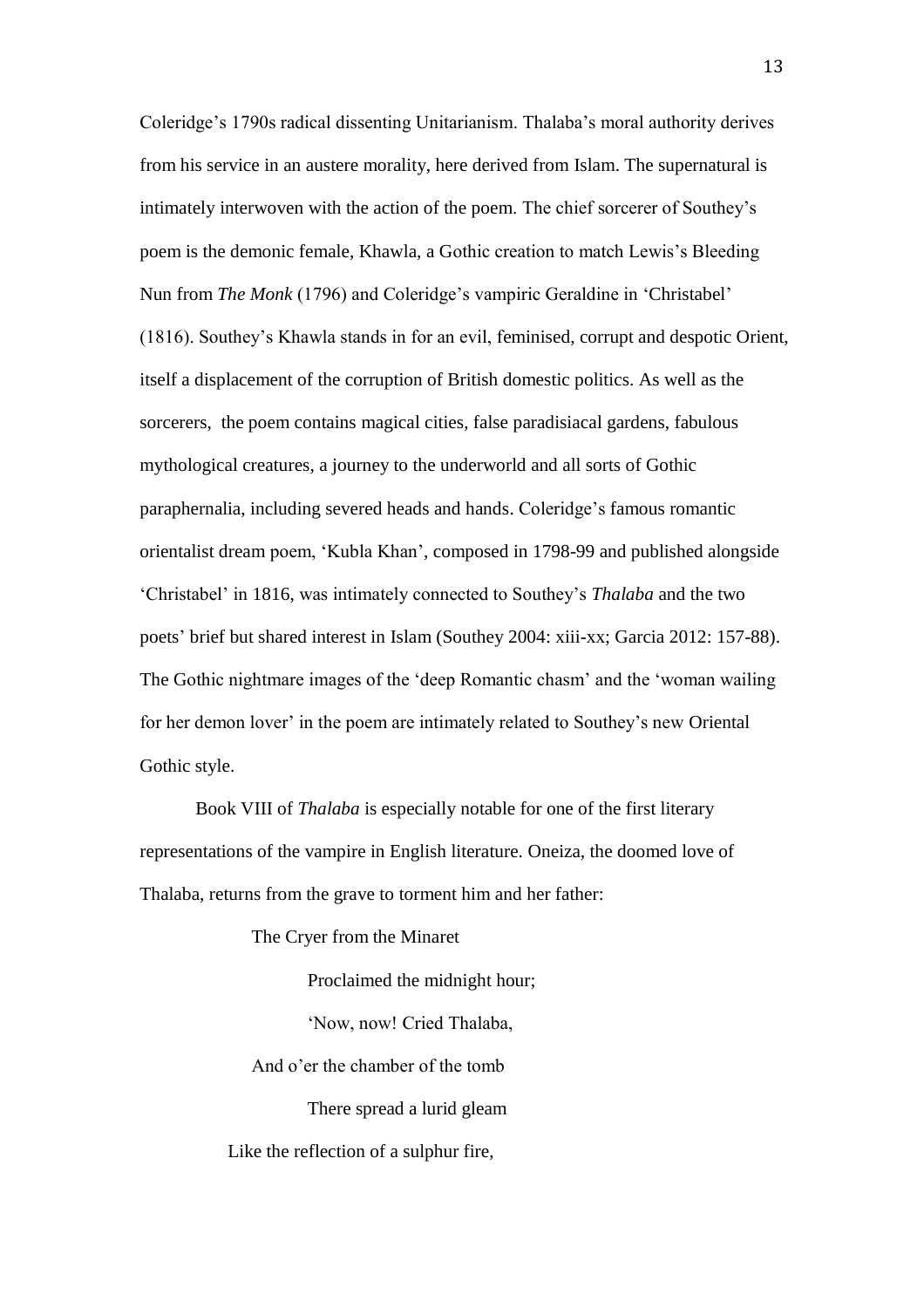## And in the hideous light

Oneiza stood before them. It was She,

Her very lineament, and such as death

Had changed them, livid cheeks, and lips of blue.

But in her eyes there dwelt

Brightness more terrible

Than all the loathsomeness of death.

'Still art thou living, wretch?'

In hollow tones she cried to Thalaba,

'And must I nightly leave my grave

To tell thee, still in vain,

God has abandoned thee? (Southey 2004: 119)

Thalaba quickly dispatches Oneiza to her grave with a lance through the heart, but the literary vampire that originates from the East would not so easily be vanquished. Southey's resonantly ambiguous depiction of Oneiza's unearthly beauty, 'brightness more terrible / Than all the losthsomeness of death', would prove extremely influential in a series of powerful female vampires, from Coleridge's Geraldine, to Le Fanu's Carmilla Karnstein and Bram Stoker's Lucy Westenra.

Indeed, the vampire is the most important gift bequeathed by Orientalism to the Gothic mainstream. The folk superstition of the creature has an Eastern origin, located in the domains of the Ottoman Empire and the orthodox Christian states bordering upon it, notably Hungary and Greece. Southey's *Thalaba* supplied copious notes from eighteenth-century travel accounts, especially Joseph Pitton de Tournefort's A *Voyage into the Levant* (1741), which recounts the traveller's encounters with the vampire superstition (Southey 2004: 265). In many ways the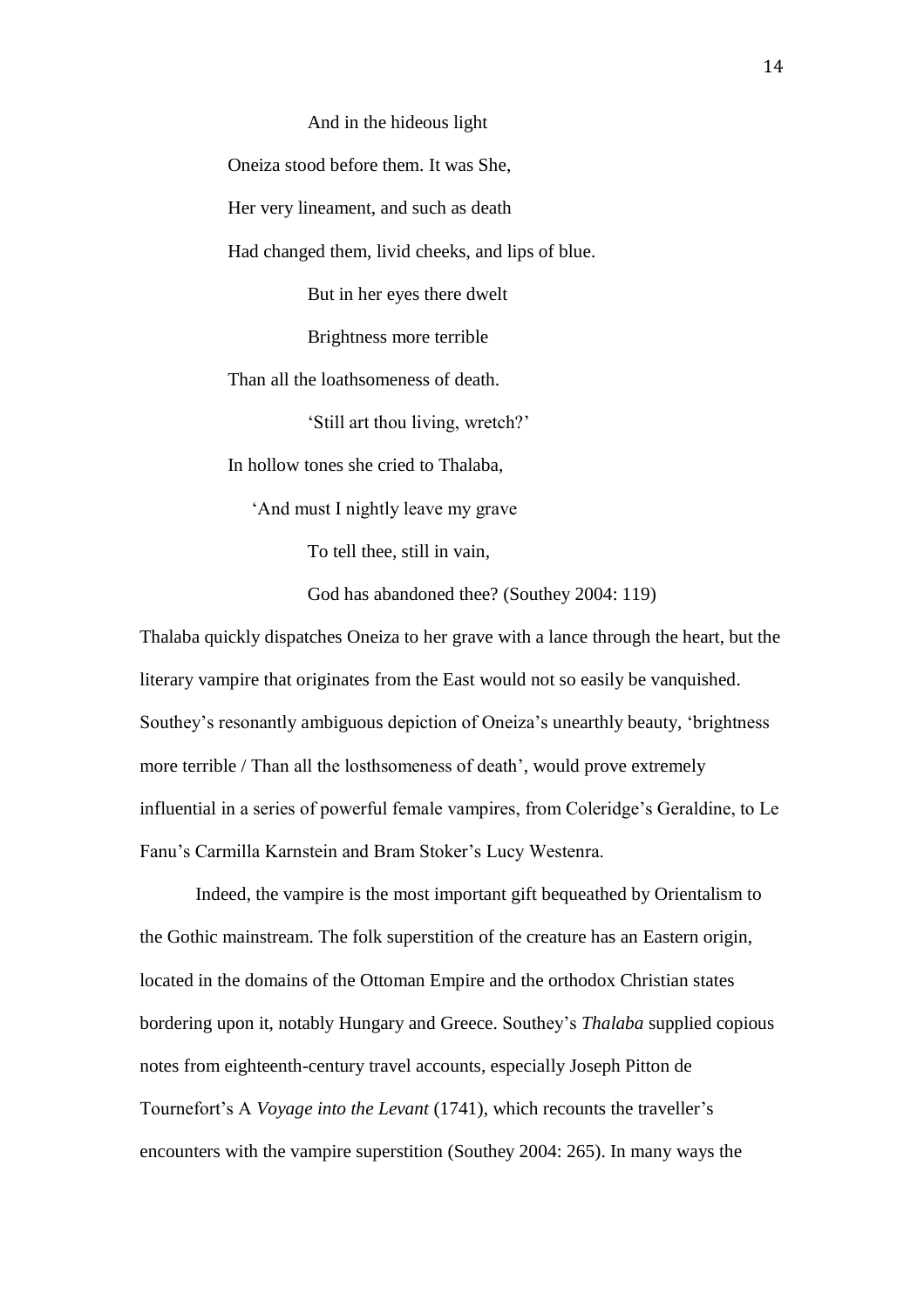vampire was the ultimate other for nineteenth-century Britons: exotic, Eastern and supernatural, a demonic inversion of Protestant modernity, with its seductive mixture of forbidden desires and sinful excess. Byron, the literary heir of Beckford's and Southey's Gothic Orientalism, would exploit the creature in his narrative *The Giaour* of 1813, a tale of a renegade Christian caught up in an Eastern love triangle. Enamoured of the beautiful Leila, who belongs to the harem of Hassan, an Islamic chief, the nameless Giaour conducts an affair with her that leads to her gruesome murder as she is callously drowned in a sack for adultery. The Giaour has his revenge upon Hassan, but only at the cost of his social and mental alienation, ending his days in a monastery, haunted by the apparition of a 'bloody hand / Fresh sever'd from its parent limb' which beckons him to suicide from the cliff edge on which he stands. The Giaour, too, is subject to a fearsome curse for his crimes:

> But first, o earth as Vampire sent, Thy corse shall from its tomb be rent; Then ghastly haunt thy native place, And suck the blood of all they race. (Richardson 2002:: 204-6)

Byron visited the Levant in 1811, and having done so, he was the only Romantic poet to reach Asia. His experiences in Albania provided a correctness of costume for his sensational Oriental verse tales such as *The Giaour*, which sold in their thousands on publication, making them much more popular than anything written by Southey. The tales engaged with, and exploited, the Gothic elements of Orientalist discourse. Byron's own charismatic persona of the cynical, troubled and dangerous aristocratic, projected onto the various heroes of his Oriental tales, was combined with the peasant superstition of the vampire by his estranged, erstwhile physician, Dr John William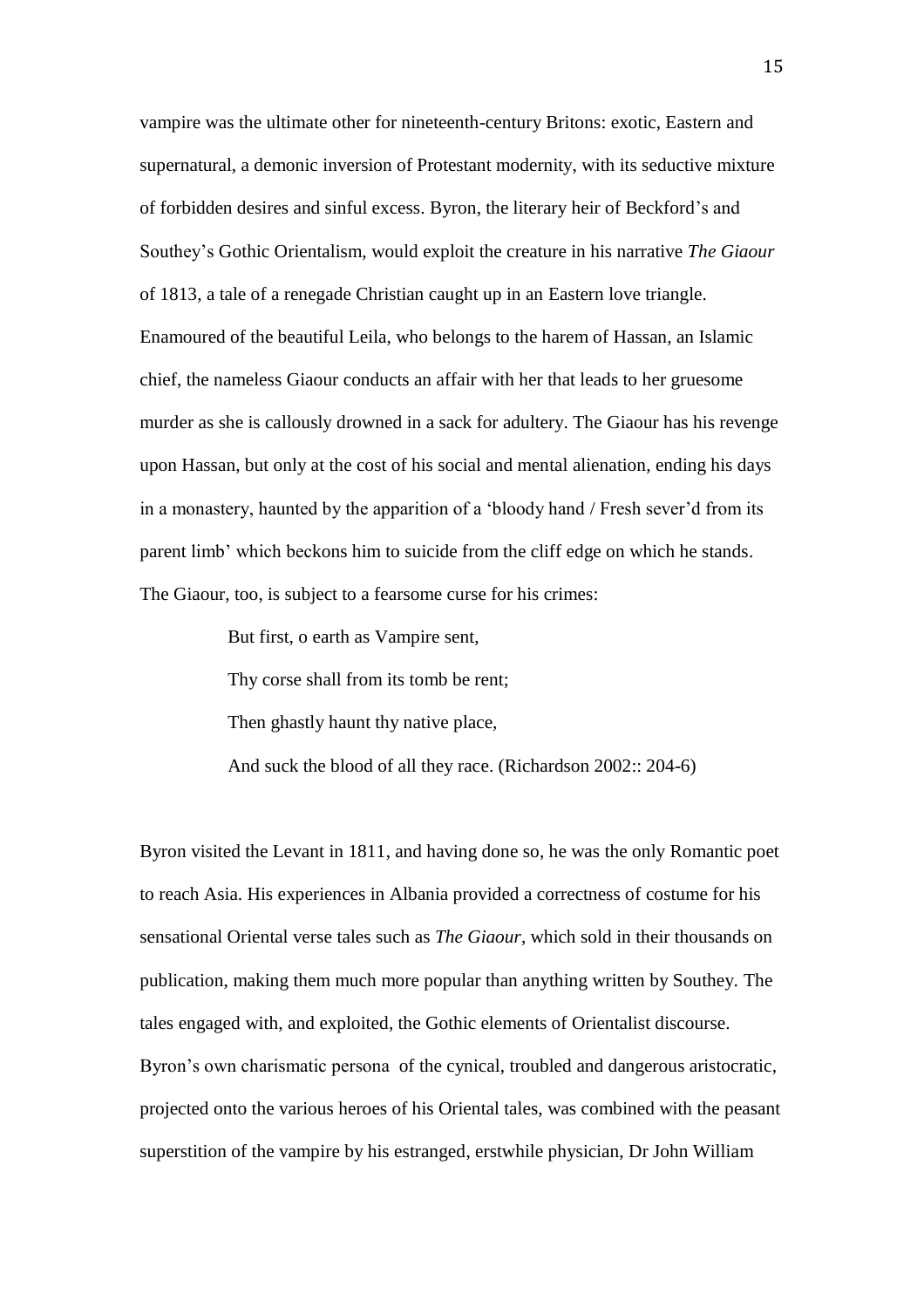Polidori in the misattributed novella, *The Vampyre* of 1819. Polidori's tale, originally marketed as authored by Byron, was set in London and Greece under the Ottoman Empire, between the two worlds of which the deadly, handsome and charismatic vampire, Lord Ruthven, moves, destroying female virtue and innocence as he proceeds. Polidori's short tale was extremely influential, transforming the folkloric creature of Eastern Europe into a literary and cultural phenomenon. The charismatic, aristocratic vampire featured on prominently on stage and in popular culture, later manifesting itself most notably as James Malcolm Rymer's Sir Francis Varney in his *Varney the Vampire: or, The Feast of Blood* ( 1845-7; 1847) and Bram Stoker's iconic Count Dracula in 1897, another Eastern visitor to London (Frayling 1991).

Orientalism was deeply imbricated in mainstream Gothic writing. Polidori was notable as one of those who participated in the often discussed ghost-story- telling competition held at the Villa Diodati in Switzerland in 1816, an occasion also involving Byron and Percy and Mary Shelley. As Jerrold E. Hogle's essay in this collection elaborates, the event gave birth to possibly the most famous Gothic novel of all time, Mary Shelley's *Frankenstein* (1818). Shelley's novel contains strong Orientalist elements. Victor Frankenstein's closest friend, Henry Clerval, is a student of Oriental languages, and is bound for the East before Frankenstein's Creature murders him. At the very heart of the novel is an Orientalist romance between Felix De Lacey and Safie, the daughter of an Islamic merchant. Felix teaches Safie English, using Constantin Volney's *Ruins of Empire* (1792) as a text. Volney's *Ruins* is a powerful radical Enlightenment polemic on the decay of ancient empires and the religious beliefs that sustained them, an important element of contemporary Orientalist credo. From these lessons, the Creature hears of 'the slothful Asiatics' and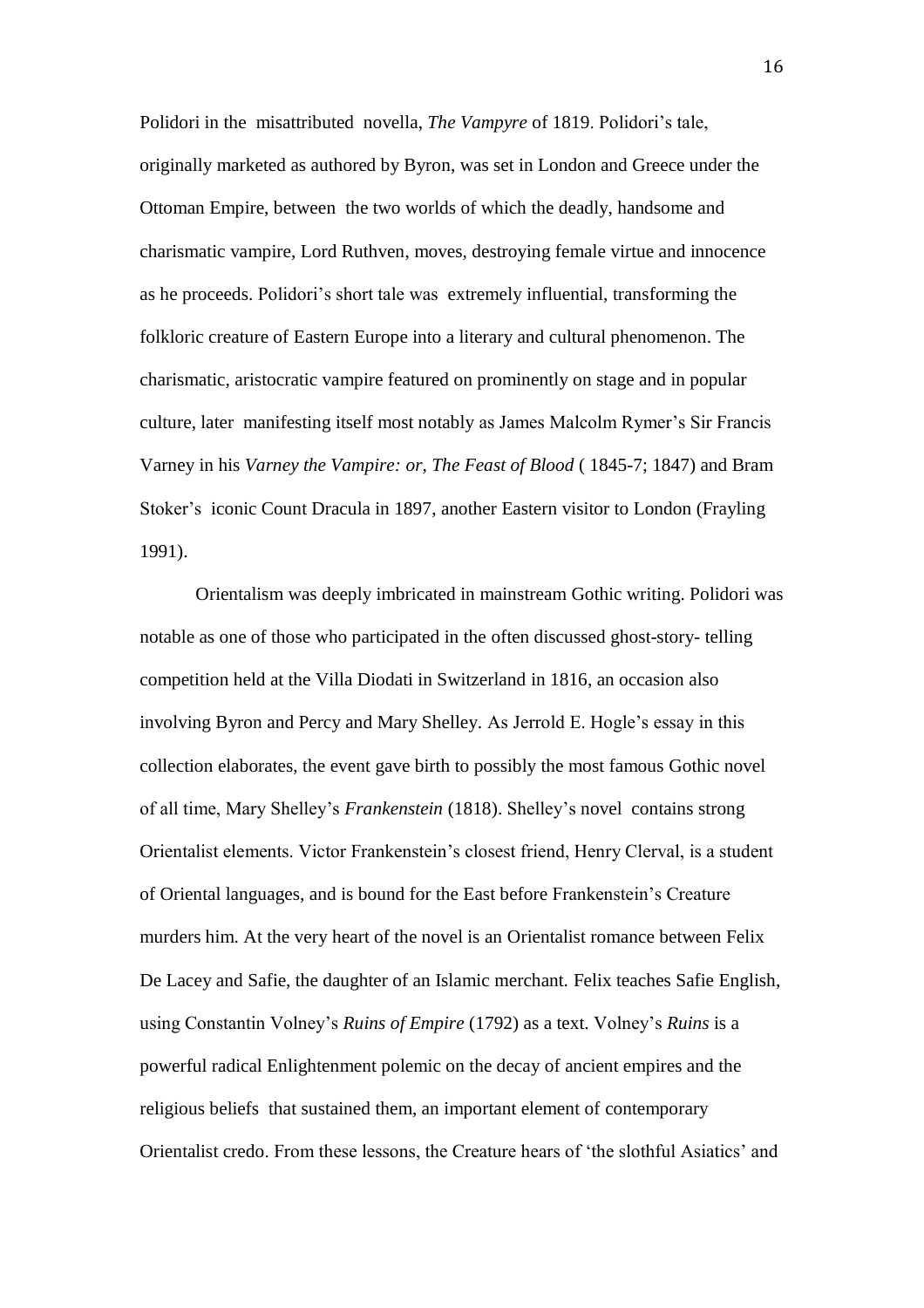the 'stupendous genius and mental activity of the Grecians'. This Orientalist historical education is crucial for the Creature's sensibility and understanding. Safie's mother, it turns out, was a Christian Arab enslaved by the Turks who taught her to 'aspire to higher powers of intellect, and an independence of spirit, forbidden to the female followers of Mahomet' (Shelley 1996: 89, 92). She accompanies her father, a merchant, to Paris where he is imprisoned by the French because of his wealth and religion. The idealistic Felix falls in love with Safie while altruistically aiding her father to escape, an act rewarded with stereotypically base ingratitude by the prejudiced Turk, and resulting in the exile of himself and his entire family to a cottage in rural Germany where the Creature happens upon them. The Creature itself has been located in an Orientalist context by contemporary postcolonial critics. Joseph Lew, for example, notes that the Creature's 'yellow skin' and 'lustrous, black hair' identifies him with the Bengalis of India who, by 1818, had suffered many years of East Indian Company misrule (Lew 1991). Other critics have seen the Creature in a racialised context as, variously, the Gothicised 'half-breed' (Malchow: 1996), or a Euro-Asian or Mongolian 'Yellow Peril' that would later be personified in the form of the insidious Dr Fu Manchu in the heavily racialised Oriental Gothic romances of Sax Rohmer (Neff 1997; Mellor 2003; Kitson 2007: 51-88). Notably, it is possible to locate both of the Gothic's most celebrated monsters – Frankenstein's Creature and Stoker's Count Dracula, the latterracially a 'Hun' or Mongolian deriving from the East – in the context of an Oriental Gothic tradition in which the East is radically othered and demonised.

Certainly, by the time of her writing of the novel, Mary Shelley was immersed in reading numerous Orientalist fictions by her husband and others, including Southey's Hindu Gothic romance, *The Curse of Kehama* (1811) (Neff 1997; Bohls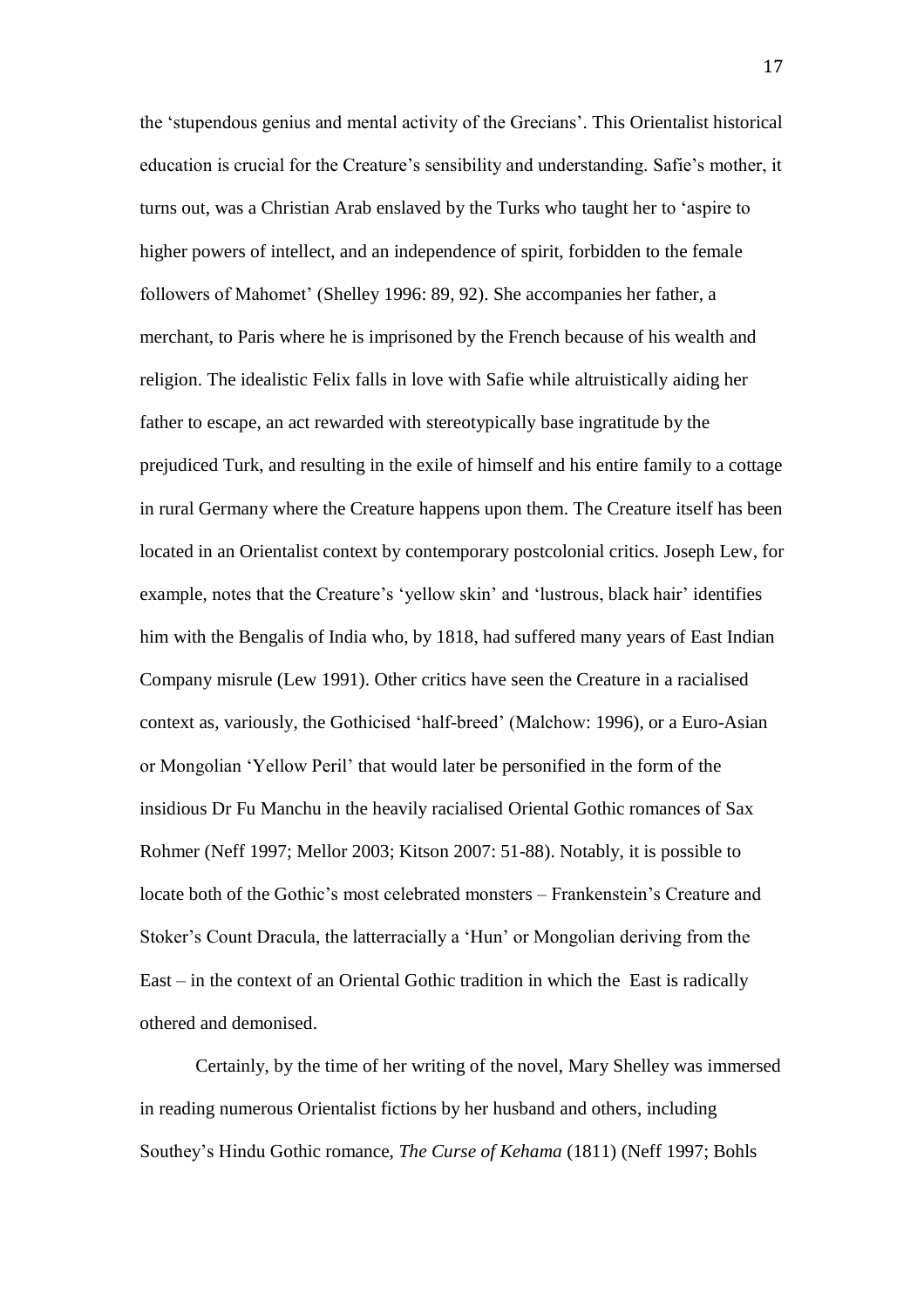2013: 171-72). This reading did not just influence *Frankenstein* but stuck with her long after. As well as a place of excess and sensuality, eliciting desire in British readers, the East was also, in Gothic writing, a place of contagion and disease. Eastern vampires, like Lord Ruthven and Dracula, came to the West to infect and pollute British womanhood, transforming the 'angel in the house' of nineteenth-century fiction into a bestial and sexualised being. With its promise of sensual luxury, things Oriental also infected and effeminised British masculinity.. In her later apocalyptic Gothic fiction, *The Last Man* (1826), Mary Shelley played on this fear. The novel describes how the world in the twenty-first century becomes ravaged by a virulent plague which destroys all human life. The source of the pestilence is the East, from whence the plague is brought back to England when Lord Raymond, having liberated Greece in a projection of Byronic ambition, leads an Anglo-Greek military force against the despotic and reactionary Turk in Constantinople, long regarded as the city that marked the very boundary of Christian Europe and the Islamic East (Lew 1998). The novel's narrator is eventually infected while tending a dying 'negro', possibly a metaphor for Britain's colonial guilt as participant in the slave trade (Shelley 1994: 245; Lew 1998).

One of the most exotic of Oriental Gothic creations is Charlotte Dacre's *Zofloya: or, The Moor* (1806). Zofloya is a noble figure who, after the defeat of the Moors of Grenada, becomes the manservant and companion of a Spanish aristocrat. Zofloya is culturally and linguistically affiliated to the Arab world of the Orient from whence he derives. Zofloya actually first appears in a dream of the heroine of the tale, Victoria di Loredani, a dark, passionate and sexually assertive young woman led into a life of vice by her faulty education and a series of male libertines. In this dream,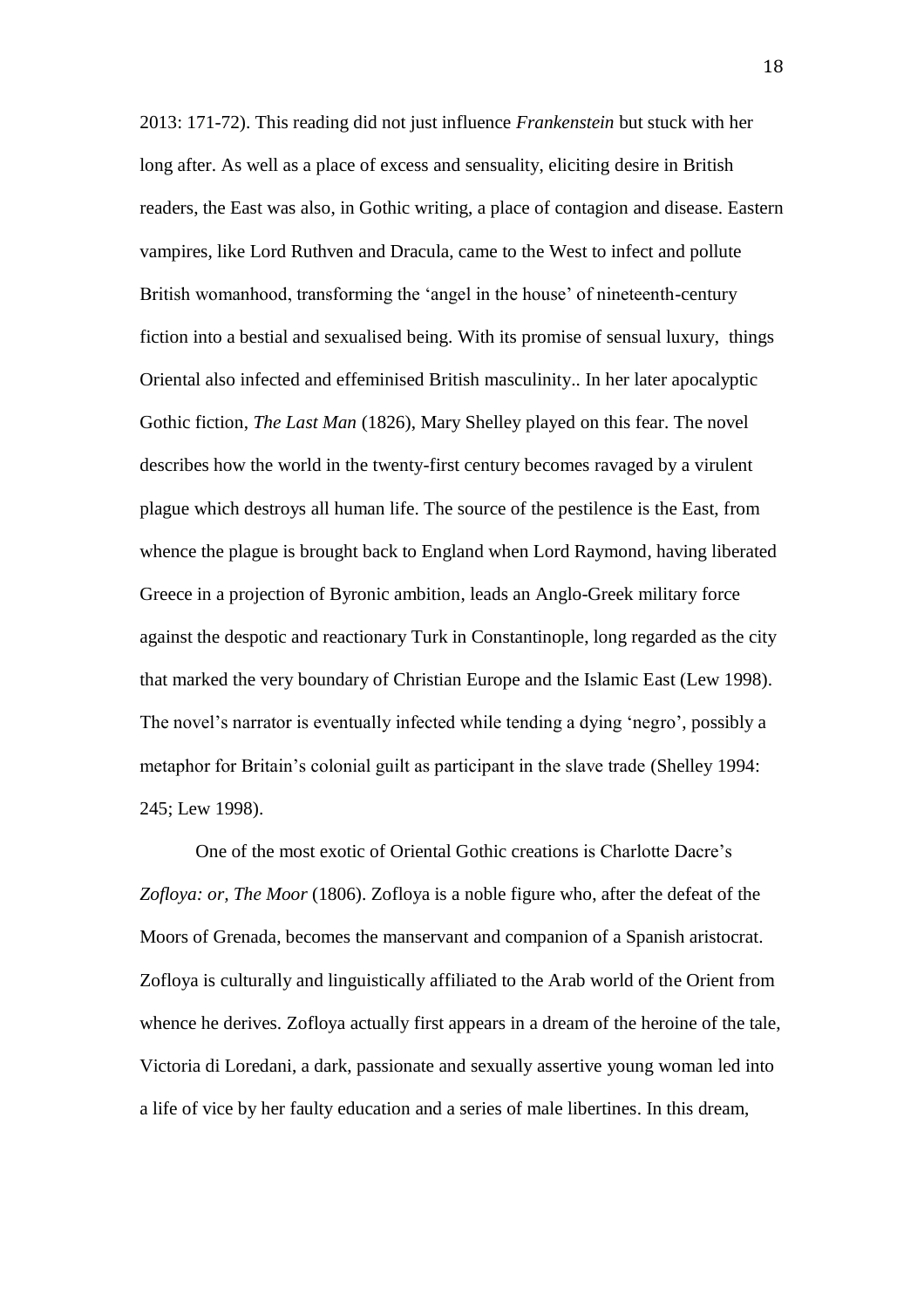both fantasy and prophecy, Zofloya's masculine beauty and Oriental glamour merge with her unconscious sexual desires:

She beheld advancing a Moor of a noble and majestic form. He was clad in a habit of white and gold; and his head he wore a white turban, which sparkled with emeralds and was surmounted by a waving feather of green; his arms and legs, which were bare, were encircled with the finest oriental pearl; he wore a collar of gold round his throat, and his ear were decorated with gold rings of enormous size. (Dacre 1997: 136).

Zofloya becomes Victoria's confidante, then her tempter and accomplice, and finally her lover, before murdering her by dashing her from the edge of a cliff. In the final pages of the novel, and through one of the narrative's many reworkings of Lewis's *The Monk*, it is revealed that the real Zofloya had been killed and subsequently impersonated by Satan. In this fiction the Oriental Moor is presented as a charismatic and attractive figure, one for whom Victoria harbours physical longings and desires (Mellor 2002). As Makdisi argues, Satan takes the form of the murdered Arab servant when he manifests himself to Victoria because 'that cluster of tendencies she associates within her own mind with Zofloya (violence, raw sexuality, desire, and so on –the essences of the East) are projected onto an image that takes the shape of those desires' (Makdisi 2014: 168-9, 171). Here, the hyper-Orientalized body of the Arab male, rather than that of the female, is viewed as a site of both desire and danger in Dacre's extraordinary re-writing of Oriental Gothic from a feminised perspective.

As this essay has demonstrated, Orientalism is an important theme in the discourse of the Gothic, from its inception to the present day. Common to those aesthetic modes that we have come to designate as either 'Gothic' or 'Romantic', a concern with the dangerous pleasures and desires of the East has characterised the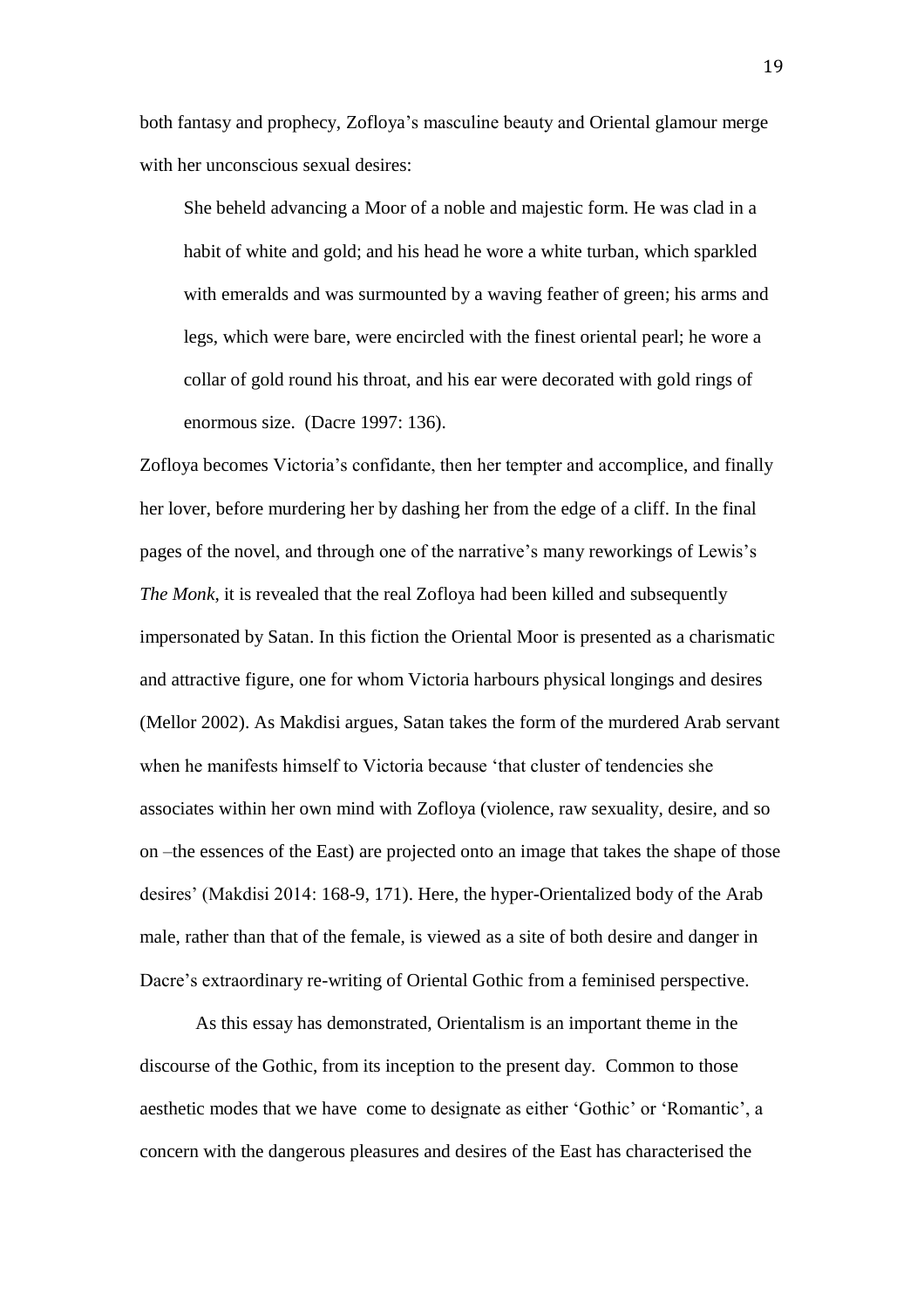writings of Beckford, De Quincey, Southey, Dacre, Mary Shelley and others since the inception of the Gothic in the late eighteenth century. This cultural sense of the East as the site of the other, of contagion, of fears and desires would persist throughout the nineteenth century in notable fictions by Charles Robert Maturin, Wilkie Collins, Bram Stoker, J. Milton Hayes, Rudyard Kipling, H. Rider Haggard, Arthur Conan-Doyle, Richard Marsh and many others. Increasingly fuelled by Britain's expanding colonial encounters and developing imperial possessions, Gothic Orientalism metamorphosed into the colonial uncanny and its attendant nightmares of reverse colonisation, functioning as what Patrick Brantlinger has referred to as the 'dark mirror' of Victorian culture, and through which which colonial crimes committed abroad would return inevitably to disturb the homeland (Brantlinger 1988).

BibliographyAl-Alwan, Muna (2008), '"Made Oriental": A Study of William Beckford's *Vathek*',

*Arab Studies Quarterly*, 30: 43-52.

- Arata, Stephen D. (1990), 'The Occidental Tourist: *Dracula* and the Anxiety of Reverse Colonization', *Victorian Studies*, 33.4: 621-45.
- Aravamudan, Srinivas (2012), *Enlightenment Orientalism: Resisting the Rise of the Novel*, Chicago: University of Chicago Press.
- Ballaster, Rosalind (2005), *Fabulous Orients: Fictions of the East in England, 1662- 1785*, Oxford: Oxford University Press.
- Barrell, John (1961), *The Infection of Thomas De Quincey: A Psychopathology of Imperialism*, New Haven, CT: Yale University Press.
- Beckford, William [1786] (2013), *Vathek*, ed. Thomas Keymer, Oxford: Oxford University Press.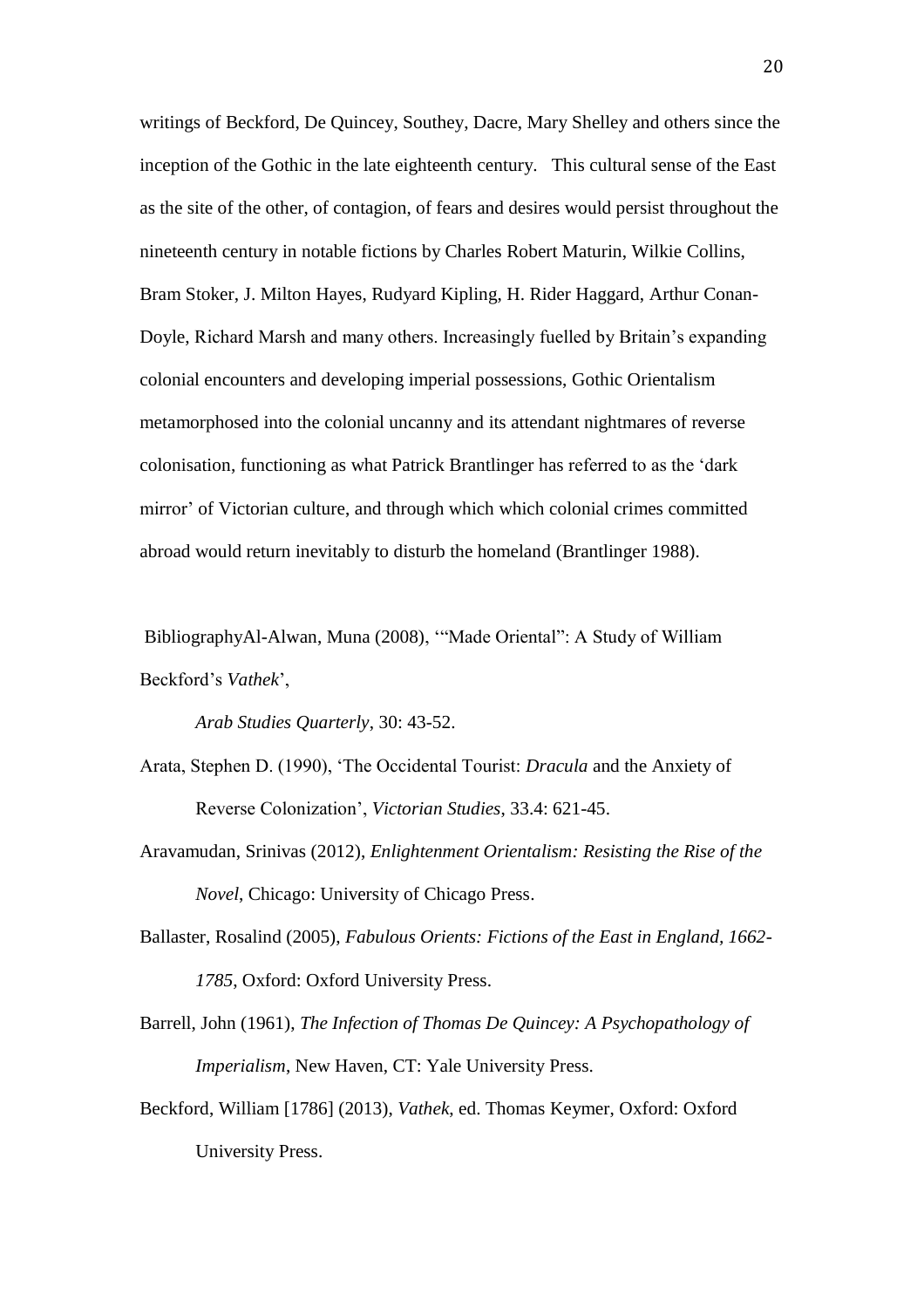- Bohls, Elizabeth A. (2013), *Romantic Literature and Postcolonial Studies*, Edinburgh: Edinburgh University Press.
- Boulton, Carol (2007), *Writing the Empire: Robert Southey and Romantic Colonialism*, London: Pickering and Chatto.
- Brantlinger, Patrick (1988), *Rule of Darkness: British Literature and Imperialism*. Ithaca: Cornell University Press.
- Cass, Jeffrey (2006), 'Homoerotics and Orientalism in William Beckford's *Vathek*: Liberalism and the Problem of Pederasty', in Diane Long Hoeveler and Jeffrey Cass (eds), *Interrogating Orientalism: Contextual Approaches and Pedagogic Practices*, Columbus: Ohio State University Press, pp. 107-20.
- Cavaliero, Roderick (2010), *Ottomania: The Romantics and the Myth of the Islamic Orient*, London: I. B. Tauris.
- Colley, Linda (1992) *Britons Forging the Nation, 1707-1837*, New Haven, CT: Yale University Press.
- Dacre, Charlotte [1806] (1997), *Zofloya: or, The Moor*, ed Kim Ian Michasiw, Oxford: Oxford University Press.
- De Quincey, Thomas [1821] (2003), *Confessions of an English Opium-Eater and Other Writings*, ed. Barry Milligan, Harmondsworth: Penguin.
- Elfenbein, Andrew (1999), *Romantic Genius: The Prehistory of a Homosexual Role*, Columbia: Columbia University Press.
- Fincher, Max (2007), *Queering Gothic in the Romantic Age,* Basingstoke: Palgrave Macmillan.
- Fulford, Tim and Peter J. Kitson (eds) (1998), *Romanticism and Colonialism: Writing and Empire, 1789-1830*. Cambridge: Cambridge University Press.

Frayling, Christopher (1991), *Vampyres: From Byron to Count Dracula*, London: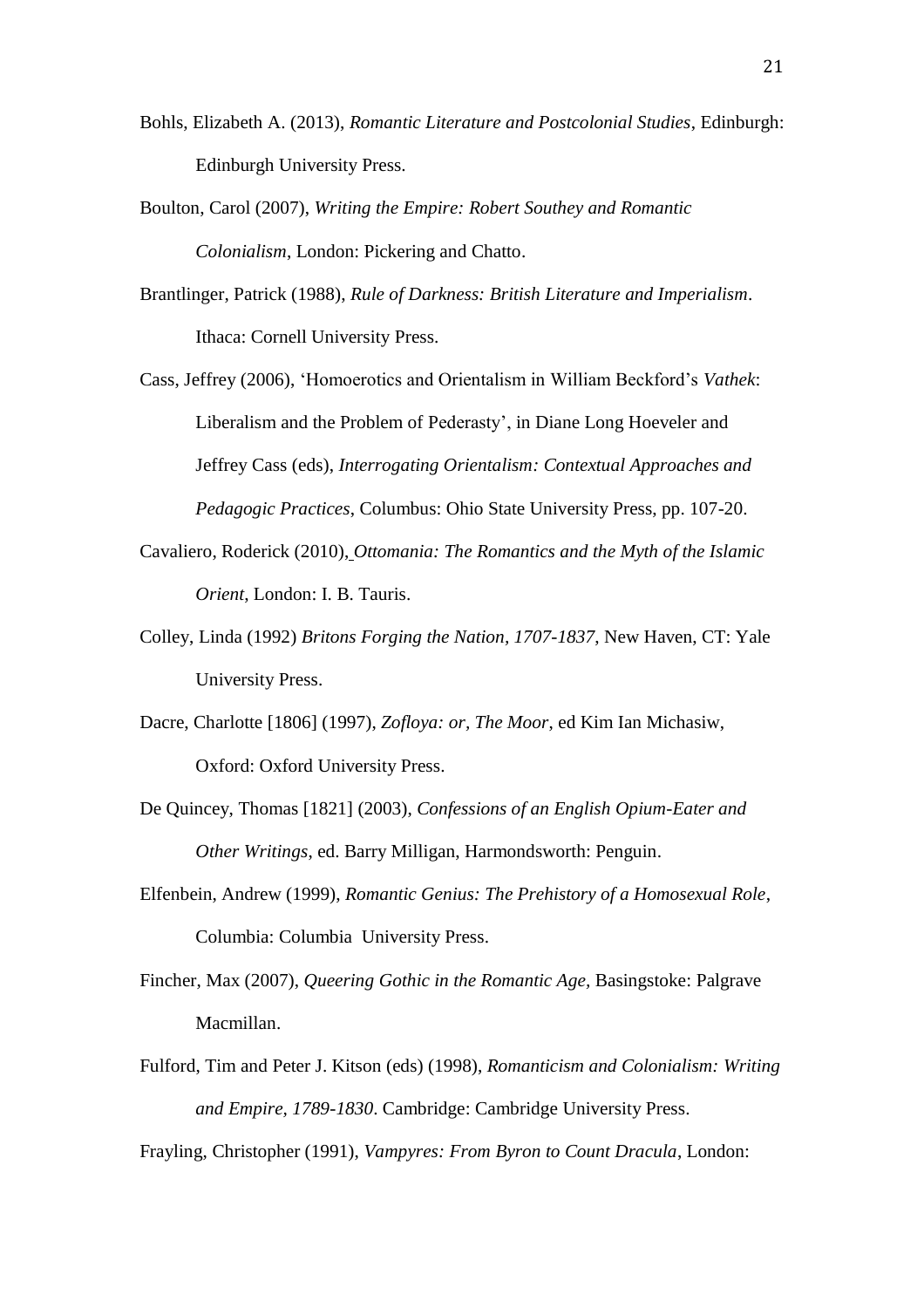Faber and Faber.

- Garcia, Humberto (2011), *Islam and the English Enlightenment, 1670-1840*, Baltimore: Johns Hopkins University Press.
- Haggerty, George E. (1986), 'Literature and Homosexuality in the Late Eighteenth Century: Walpole, Beckford, and Lewis', *Studies in the Novel* 18: 341-52.
- Hoeveler, Diane Long and Jeffrey Cass (eds) (2006), *Interrogating Orientalism: Contextual Approaches and Pedagogic Practices*, Columbus: Ohio State University Press.
- Kabbani, Rana (1986), *Imperial Fictions: Europe's Myths of the Orient*, Basingstoke: Macmillan.
- Kitson, Peter J. (2007), *Romantic Literature, Race and Colonial Encounter*, *1760- 1830*, Basingstoke: Palgrave Macmillan.
- Landry, Donna (1998), 'William Beckford's *Vathek* and the Uses of Oriental Reenactment', in Saree Makdisi and Felicity Nussbaum (eds), *'The Arabian Nights' in Historical Context: Between East and West*, Oxford: Oxford University Press, pp. 167-94.
- Leask, Nigel (1992), *British Romantic Writers and the East: Anxieties of Empire*. Cambridge: Cambridge University Press.
- Leask, Nigel (1998), '"Wandering through Eblis": Absorption and Containment in Romantic Exoticism,' in Tim Fulford and Peter J. Kitson (eds), *Romanticism and Colonialism: Writing and Empire,1789-1830*, Cambridge: Cambridge University Press, pp. 165-88.
- Liu, Alan (1984), 'Toward a Theory of Common Sense: Beckford's *Vathek* and Johnson's *Rasselas*'. *Texas Studies in Literature and Language* 26: 183-217. Macfie, A. L. (2002), *Orientalism*. London: Pearson.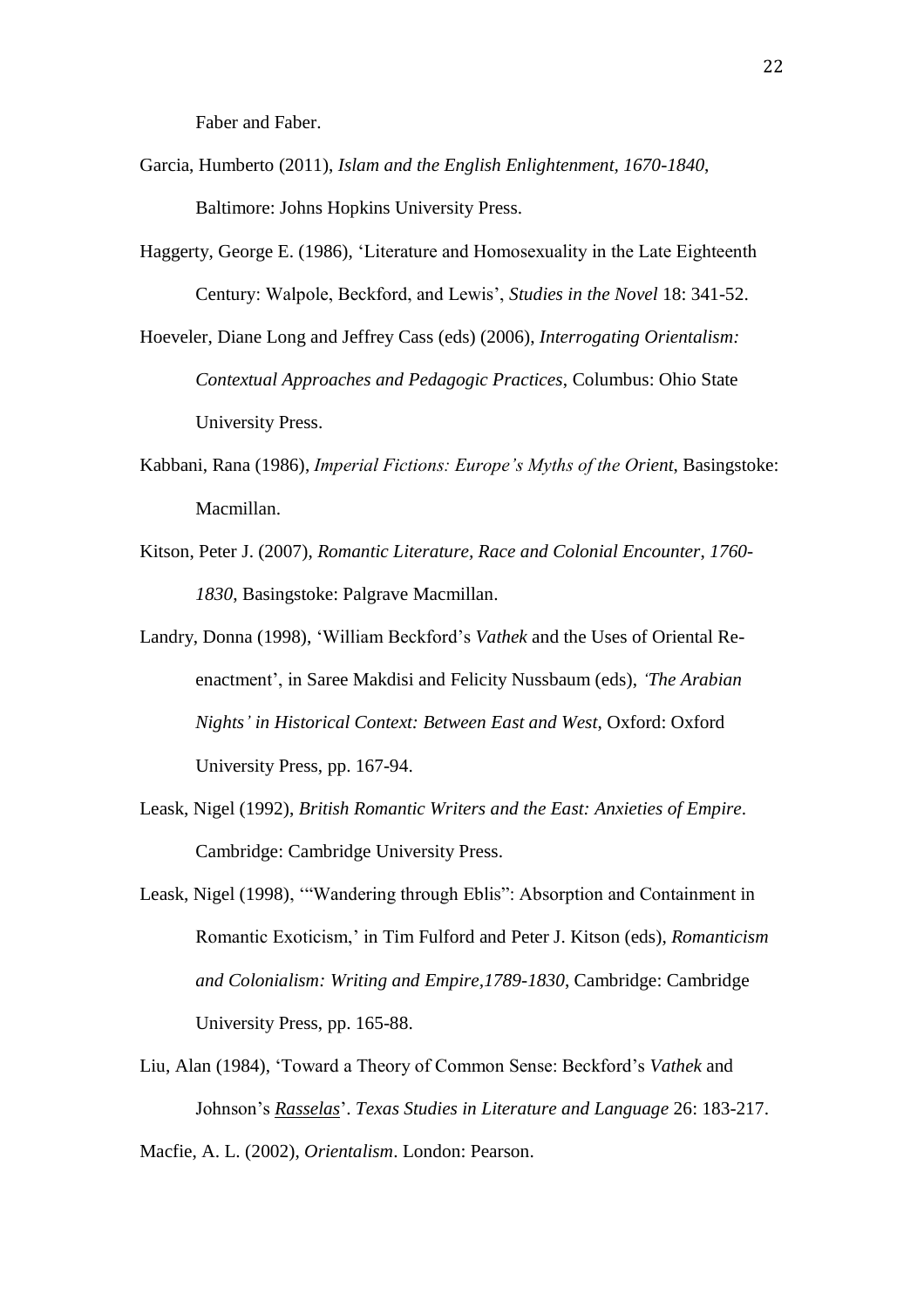Lew, Joseph W. (1991), 'The Deceptive Other: Mary Shelley's Critique of Orientalism in *Frankenstein*', *Studies in Romanticism* 30: 255-83.

- Lew, Joseph W. (1998), 'The Plague of Imperial Desire, Montesquieu, Gibbon, Brougham, and Mary Shelley's *The Last Man*', in Tim Fulford and Peter J. Kitson (eds), *Romanticism and Colonialism: Writing and Empire, 1789-1830*, Cambridge: Cambridge University Press, pp. 261-78
- Makdisi, Saree and Felicity Nussbaum (2008), *'The Arabian Nights' in Historical Context: Between East and West*, Oxford: Oxford University Press.
- Makdisi, Saree (2014), *Making England Western: Occidentalism, Race, and Imperial Culture*, Chicago: University of Chicago Press.
- Malchow, H. L. (1996), *Gothic Images of Race in Nineteenth-Century Britain*. Stanford: Stanford University Press.

Mellor, Anne K. (2003), 'Frankenstein, Racial Science and the "Yellow Peril"', in Noah Heringman (ed.), (2003), *Romantic Science the Literary Forms of Natural History*, Albany, NY: State University of New York Press, pp. 173- 96.

Mellor, Anne K. (2002), 'Interracial Sexual Desire in Charlotte Dacre's *Zofloya*', *European Romantic Review*, 13: 169–173

Mowl, Timothy (1996), *Horace Walpole: The Great Outsider*, London: John Murray.

- Neff, D. S. (1997), 'Hostages to Empire: The Anglo-Indian Problem in *Frankenstein*, *The Curse of Kehama*, and *The Missionary'*, *European Romantic Review*, 8: 386-408.
- Porter, David (2012), *The Chinese Taste in Eighteenth-Century England*, Cambridge: Cambridge University Press.

Potkay, Adam (1993), 'Beckford's Heaven of Boys', *Raritan*, 12: 73-86.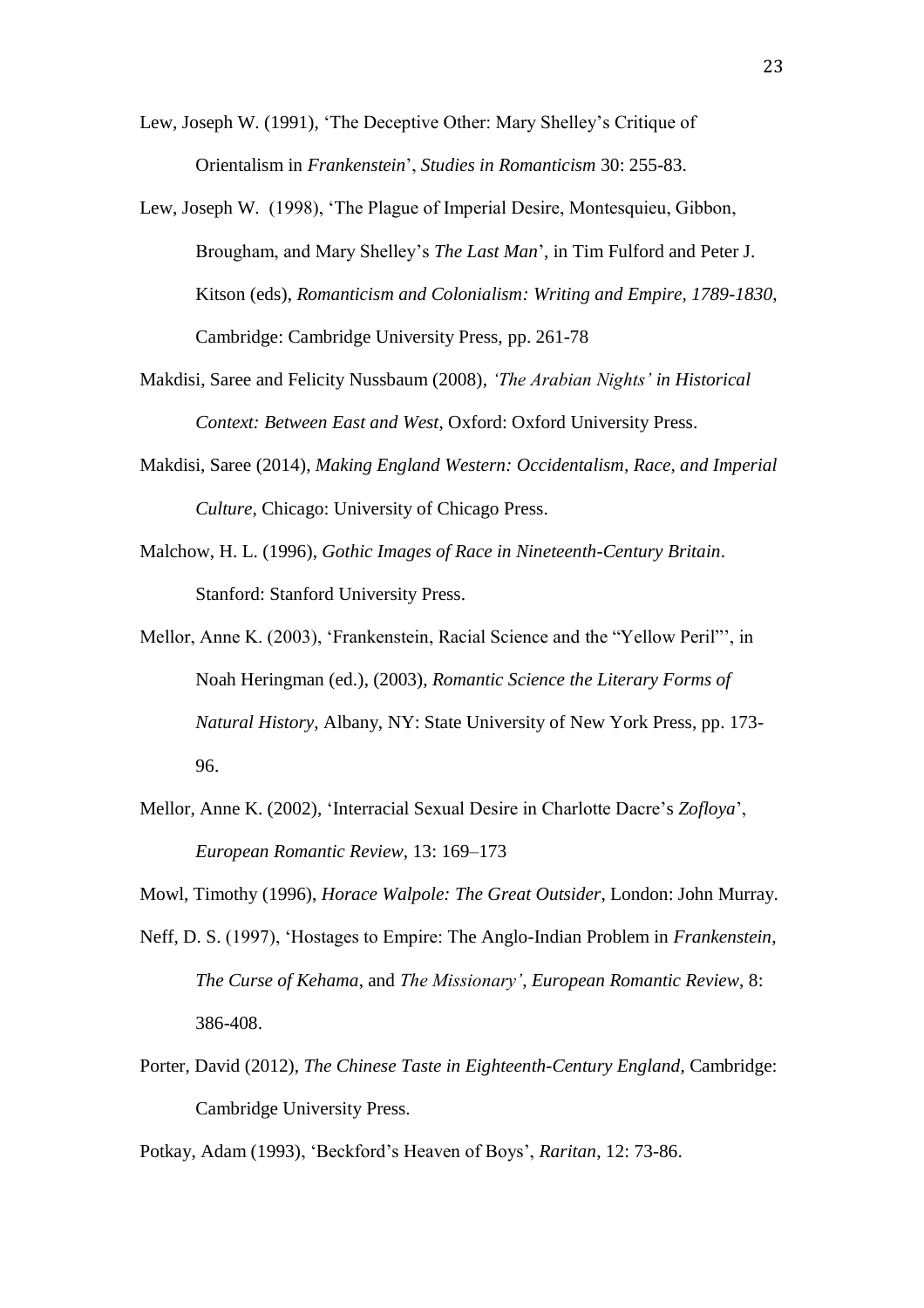Richardson, Alan (2002), ed. *Three Oriental Tales*, Boston: Houghton Mifflin.

- Sage, Victor (1998), *Horror Fiction in the Protestant Tradition*, Basingstoke: Macmillan.
- Said, Edward W. (1978), *Orientalism: Western Conceptions of the Orient,* London: Pantheon Books.

Sardar, Ziauddin (1999), *Orientalism*, Buckingham: Open University Press.

- Schmitt, Cannon (1997), *Alien Nation: Nineteenth-century Gothic fictions and English Nationality*, Philadelphia: University of Pennsylvania Press.
- Schwab, Raymond (1984), *The Oriental Renaissance: Europe's Rediscovery of India and the East, 1680 to 1880,* trans., Gene Patterson-Black, Victor Reinking Columbia: Columbia University Press.
- Sharafuddin, Mohammed (1996), *Islam and Romantic Orientalism: Literary Encounters with the Orient*, London: I. B. Tauris.
- Shelley, Mary [1818; 1831] (1996), *Frankenstein: or, The Modern Prometheus*, ed. Nora Crook, in *The Novels and Selected Works of Mary Shelley, Vol. I*, ed. Nora Crook, Pamela Clemit and Betty T. Bennett, London: Pickering and Chatto.
- Shelley, Mary [1826] (1994), *The Last Man*, ed. Morton D. Paley, Oxford: Oxford University Press.
- Simpson, David (2013), *Romanticism and the Question of the Stranger,* Cambridge: Cambridge University Press.
- Southey, Robert [1801] (2004), *Thalaba the Destroyer*, in Tim Fulford (ed.), *Robert Southey: Poetical Works*, *1793-1810, Vol. III,* London: Pickering and Chatto.
- Watt, James (2006), '"The peculiar character of the Arabian Tale': William Beckford and the *Arabian Nights*" in Saree Makdisi and Felicity Nussbaum (eds), *'The*